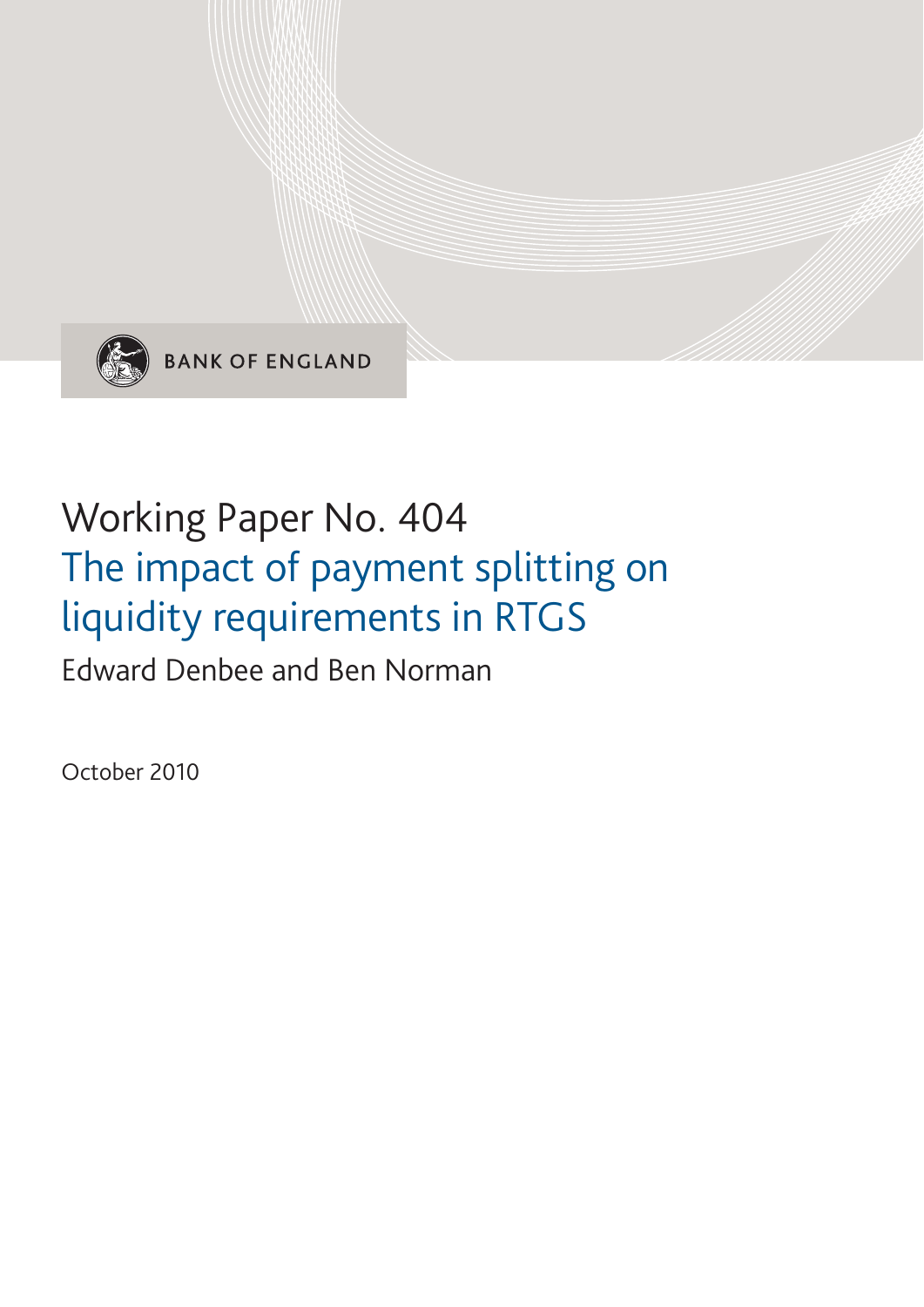

**BANK OF ENGLAND** 

## Working Paper No. 404 The impact of payment splitting on liquidity requirements in RTGS

Edward Denbee<sup>(1)</sup> and Ben Norman<sup>(2)</sup>

## **Abstract**

This paper examines the impact that payment splitting could have upon the liquidity requirements and efficiency of a large-value payment system, such as the United Kingdom's CHAPS. Using the Bank of Finland Payment and Settlement Simulator and real UK payments data we find that payment splitting could reduce the liquidity required to settle payments. The reduction in required liquidity would increase as the payment splitting threshold decreased but the relationship is non-linear. Liquidity savings are not homogeneously distributed, with some banks benefiting more than others.

**Key words:** Payment systems, simulations, payment splitting, liquidity-saving mechanisms..

**JEL classification:** E42, C63.

The Bank of England's working paper series is externally refereed.

Information on the Bank's working paper series can be found at www.bankofengland.co.uk/publications/workingpapers/index.htm

<sup>(1)</sup> Bank of England. Email: edward.denbee@bankofengland.co.uk

<sup>(2)</sup> Bank of England. Email: ben.norman@bankofengland.co.uk

The views expressed in this paper are those of the authors, and not necessarily those of the Bank of England. We are grateful to Anthony Beaves, Simon Cammack, Jonathan Grant, Richard Heuver, Marius Jurgilas, Chris Shadforth, Kimmo Soramäki, Anne Wetherilt, Peter Zimmerman, an anonymous referee and attendees at the August 2009 Bank of Finland Simulator workshop for useful comments. This paper was finalised on 2 September 2010.

Publications Group, Bank of England, Threadneedle Street, London, EC2R 8AH Telephone +44 (0)20 7601 4030 Fax +44 (0)20 7601 3298 email mapublications@bankofengland.co.uk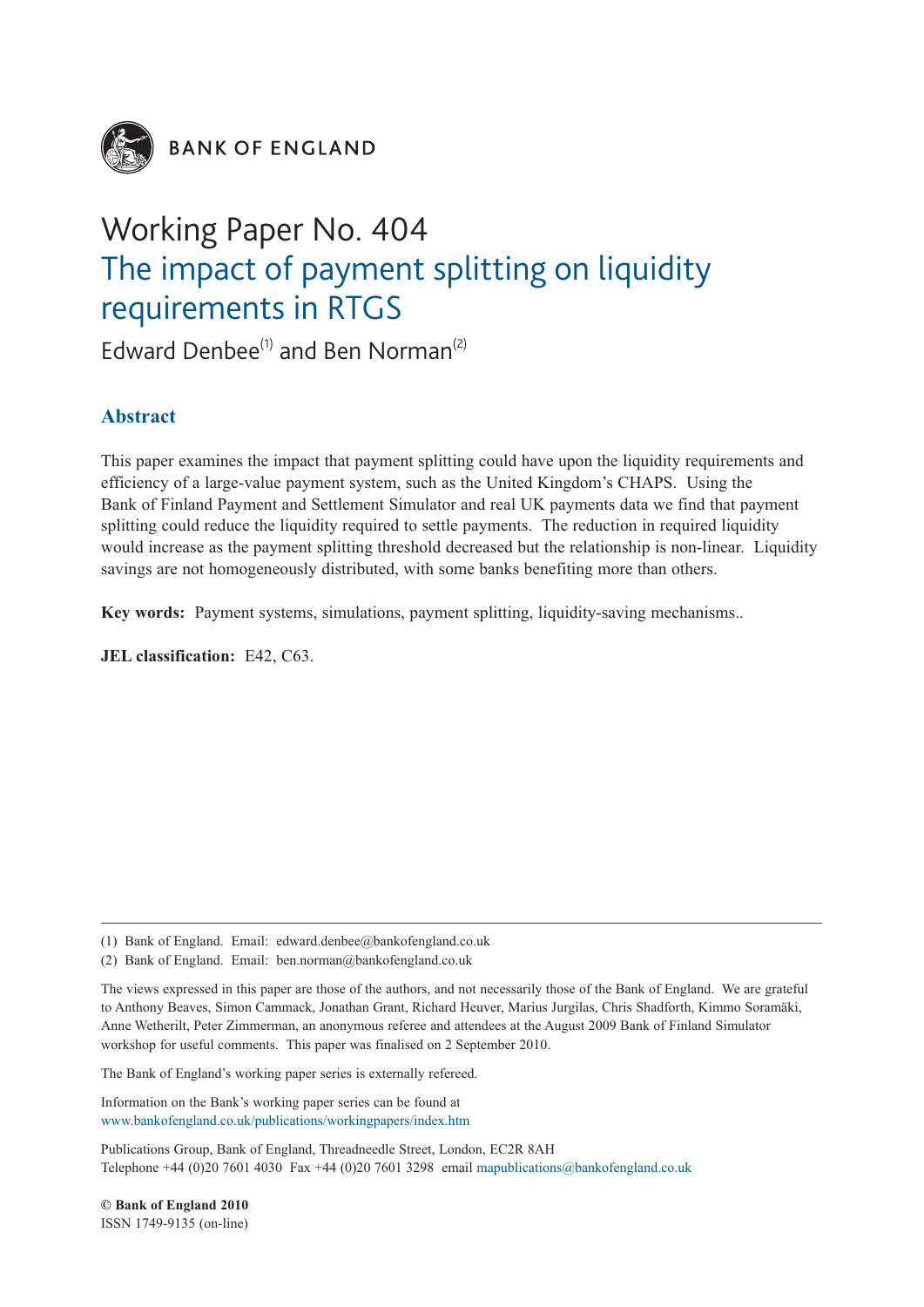## **Contents**

|              | Summary                                                         |                                             | $\overline{3}$ |  |
|--------------|-----------------------------------------------------------------|---------------------------------------------|----------------|--|
| $\mathbf{1}$ |                                                                 | Introduction                                | 5              |  |
|              | 1.1                                                             | Payment splitting                           | 6              |  |
|              | 1.2                                                             | An illustrative example                     | $\tau$         |  |
| 2            |                                                                 | Current usage of payment splitting          | 9              |  |
|              | 2.1                                                             | Continuous Linked Settlement (CLS)          | 9              |  |
|              | 2.2                                                             | Swiss Interbank Clearing (SIC)              | 9              |  |
|              | 2.3                                                             | <b>BoJ-Net</b>                              | 9              |  |
|              | 2.4                                                             | $Canada - CDSX$                             | 10             |  |
|              | 2.5                                                             | <b>CHAPS</b>                                | 10             |  |
| 3            |                                                                 | Methodology                                 | 11             |  |
|              | 3.1                                                             | The payment system                          | 11             |  |
|              | 3.2                                                             | Liquidity requirements                      | 11             |  |
|              | 3.3                                                             | Data                                        | 13             |  |
|              | 3.4                                                             | Hypothesis I: reduction in queues           | 14             |  |
|              | 3.5                                                             | Hypothesis II: reduction in liquidity needs | 17             |  |
| 4            | Results                                                         |                                             | 19             |  |
|              | 4.1                                                             | Hypothesis I: reduction in queues           | 19             |  |
|              | 4.2                                                             | Hypothesis II: reduction in liquidity needs | 22             |  |
| 5            |                                                                 | Legal issues and settlement risk            | 27             |  |
| 6            | Conclusions                                                     |                                             |                |  |
|              | How can payment splitting result in increased queuing?<br>Annex |                                             |                |  |
|              | References                                                      |                                             | 33             |  |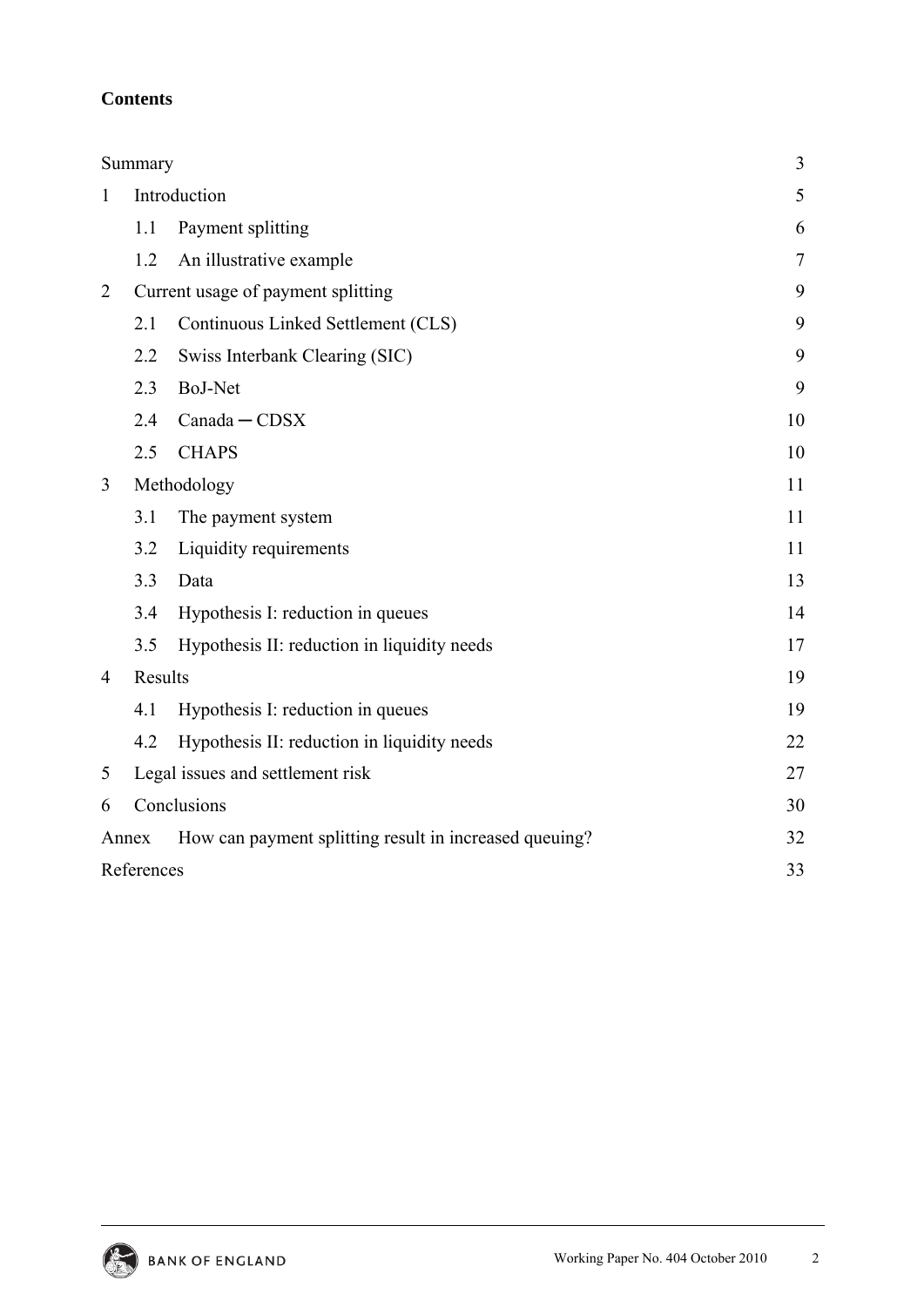#### **Summary**

This paper examines the impact that payment splitting could have upon the liquidity requirements and efficiency of a large-value payment system, such as the United Kingdom's CHAPS. Under payment splitting, a threshold value for payments is defined. Any payments larger than this threshold are split into equal pieces, each smaller than the threshold, and are then settled. In this study we use real UK payments data and the Bank of Finland Payment and Settlement Simulator to test two hypotheses: that (i) payment splitting can reduce the length and impact of payment queues prior to settlement; and, equivalently, (ii) payment splitting can reduce the liquidity requirements of the system.

A number of systems worldwide already adopt payment splitting, either as a formal mechanism or through informal guidance and practice, as a means of being more liquidity efficient. In CLS, a foreign exchange cash settlement system, a currency threshold is set for each currency that it processes. Any eligible transaction above this threshold, in either currency, is split into smaller, equally sized transactions. The Swiss SIC payment system, the Japanese large-value payment system, BoJ-Net and the Canadian securities settlement system, CDSX, all have guidelines or rules that encourage participants to split the largest payments into smaller pieces to aid payment co-ordination and liquidity efficiency.

Our results suggest that if banks were liquidity constrained and, hence, payments were queued prior to settlement, payment splitting could significantly reduce the length of these queues. Splitting allows partial settlement of payments where otherwise none would have been possible. This directly reduces the value of payments queued. Beyond this the recipient bank may be able to use this liquidity to settle queued payments of its own resulting in a favourable 'payment cascade' effect. Reducing the splitting threshold generally results in greater reductions in payment queues.

We also find that, equivalently, payment splitting can reduce banks' liquidity requirements. Splitting payments into smaller pieces and releasing them piecemeal can help banks to co-ordinate their incoming and outgoing payments resulting in less demand for liquidity. By spreading the largest-value payments over time, banks are able to use incoming payments to fund the remaining pieces of an outgoing split payment.

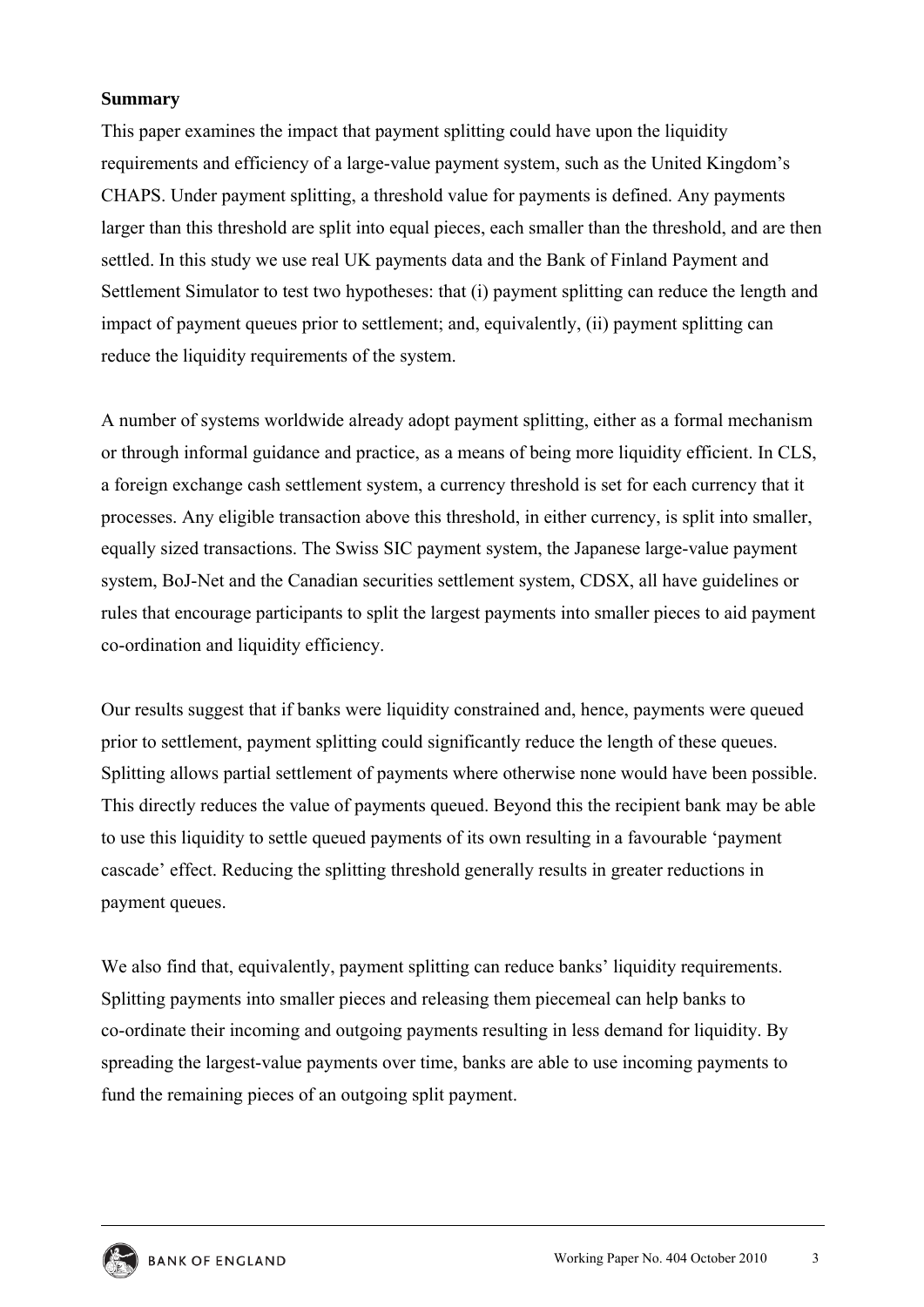Given the potential benefits from payment splitting, it is worth asking why it is not more widespread. We identify two issues that may discourage systems from adopting payment splitting. First, the liquidity savings that result from this approach are not uniformly distributed. In our simulations, most banks made savings, whereas a few saw an increase in their liquidity needs. The latter tended to be those banks whose payment flows are most dependent on the arrival of incoming payments. In practice we expect that these banks would change their behaviour following the introduction of payment splitting.

Second, we recognise that some legal questions could be raised by payment splitting: above all, if a bank goes into administration after having only partially completed a payment, what is the status of that payment? Whether, and (if so) to what degree, this introduces risk depends upon the type of transaction (if any) that is underlying the payment. While a risk for some underlying transaction types, we conclude that in some cases splitting may actually reduce credit risk. We do not attempt to address the legal questions in detail but merely highlight the issues that a system operator would need to consider if it were to implement payment splitting functionality.

This paper does not seek to propose the adoption of payment splitting functionality in the United Kingdom but rather contributes to the growing literature on mechanisms for making RTGS payment systems more liquidity efficient.

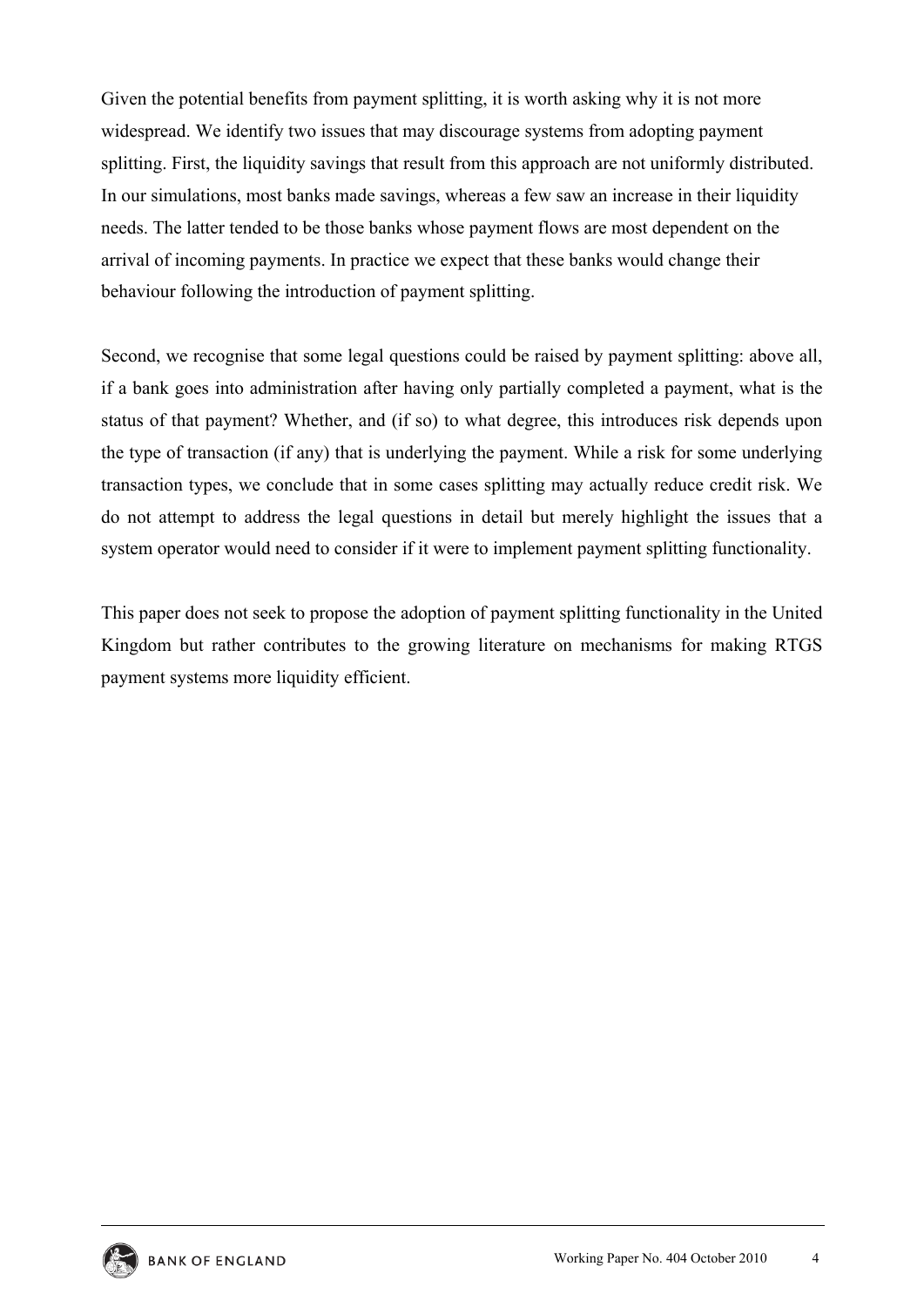## **1 Introduction**

CHAPS is the United Kingdom's large-value payment system. On average, more than 130,000 payments a day are settled in CHAPS, totalling approximately £280 billion,<sup>1</sup> equivalent to almost one fifth of UK GDP. The system comprises fourteen settlement banks (hereafter 'banks'), which settle payments made to each other in central bank money.<sup>2</sup> It is a real-time gross settlement (RTGS) system meaning that payments are settled with finality, on an individual basis, as they arrive at the RTGS processor at the Bank of England, provided there are sufficient funds on the account. This is in contrast to deferred net settlement (DNS) systems whereby all payments are settled at the end of the day with only net payment values flowing between banks. While RTGS systems eliminate interbank credit risk, as no bank is ever exposed to any counterparty within the payment system, they are costly in terms of liquidity requirements. In a DNS system the liquidity required to settle all payments is a bank's end of day net position if it is a net sender, otherwise the liquidity requirement is zero. The timing of payments received and sent intraday is immaterial. In an RTGS system, however, the variation in the timing of payments sent and received intraday can create significant net sender positions and thus significant liquidity requirements.

There are many ways that this liquidity requirement can be reduced. Recent designs in large-value payment systems, such as the euro-area's TARGET2, BoJ-Net in Japan and BOK-Wire+ in South Korea, have sought to reduce liquidity requirements via the introduction of offsetting algorithms which match incoming payments with outgoing payments and settle them simultaneously.<sup>3</sup> Such settlement requires the net amount of liquidity to settle matched payments rather than the gross amount of the largest payment. There are several other methods that can be employed to save liquidity and limit operational risk in payment systems. Many of these focus on getting payments to be submitted earlier in the day, thereby increasing the time for liquidity recycling and payment offsetting. One such method is throughput guidelines, which are used in CHAPS and CHIPS (in the United States) among others. This paper investigates a further mechanism for liquidity saving: payment splitting, which is a method of saving liquidity applied in some systems, notably the multi-currency cash settlement system CLS.

We simulate payment splitting in the absence of any other liquidity-saving devices. In practice it is unlikely that payment splitting would be introduced as a stand-alone liquidity-saving

<sup>&</sup>lt;sup>1</sup> Bank of England (2009).

<sup>&</sup>lt;sup>2</sup> Figures quoted in this introduction are based on 2009 H1 data.

<sup>&</sup>lt;sup>3</sup> For a discussion of changes to large-value payment systems see Bank for International Settlements (2005).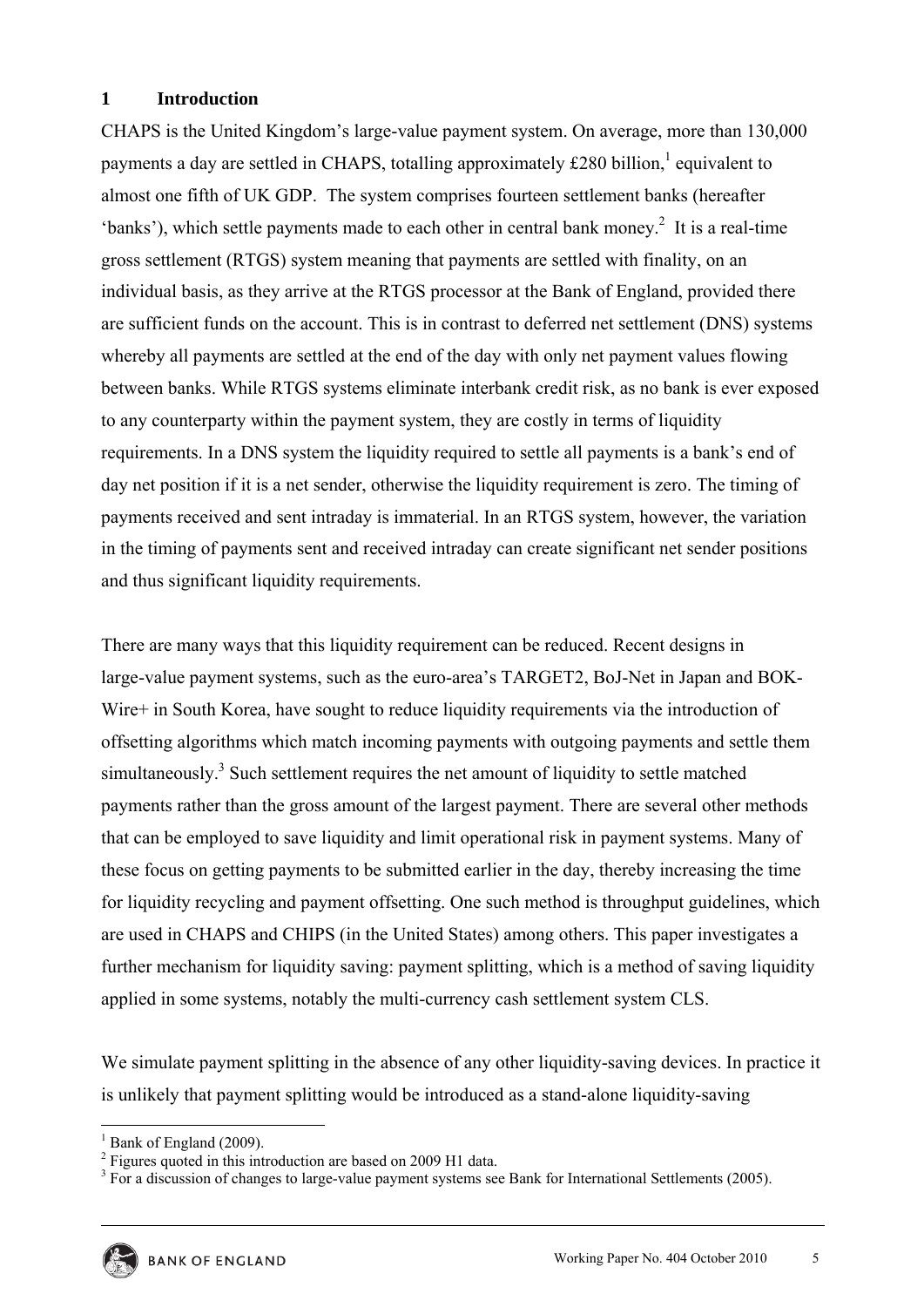mechanism (LSM). It is also likely that the benefits of payment splitting would complement other LSMs, especially offsetting algorithms. The largest payments may be difficult to offset as they require comparatively large incoming payments to do so (although some countries' payment systems, eg Canada's LVTS, have so-called 'jumbo' offset algorithms for just such a purpose). If they could be split into smaller pieces it may be easier to find offsetting payments and the offsetting algorithm would work more efficiently.

## *1.1 Payment splitting*

There are two ways that payments can be split:

- i) Payments above a certain size threshold are split into a number of payments each smaller than the threshold; and
- ii) Payments are split so as to use up all the liquidity available.

The second approach is equivalent to splitting the payment into single units of currency and then settling as much of the payment as liquidity availability allows. When more incoming liquidity arrives, this can then be used to fund the settlement of more units of the split payment. This maximises the amount of liquidity that is released and thus is more efficient than the first method.<sup>4</sup> This method would be optimal from a liquidity efficiency point of view. However, in reality, this is unlikely to be a practical option. There are a number of considerations. Firstly, while not insurmountable, splitting payments into single units would be computationally more complex – a single £1 billion payment split into 1 billion payments of £1 would create much more traffic than CHAPS processes in an average year; secondly, in the event of operational difficulties the reconciliation of potentially millions of payment pieces could be problematic. It has been noted by some banks that concerns about the reconciliation of split payments limit the willingness of liquidity managers to split payments themselves. Besides this, it may not be optimal for a bank to split multiple payments as each submission attracts a settlement fee. Splitting a large payment into numerous smaller ones could be costly. Possibly because of these issues, where payment splitting occurs in practice, the first approach tends to be adopted. We too opt for such an approach in the analysis presented below, splitting payments into equal-sized pieces, each smaller than the threshold.

<sup>&</sup>lt;sup>4</sup> To take an extreme example, if two identical payments were each split into individual currency units and were then settled by passing this unit back and forth between counterparties, this would require only a single unit of liquidity and thus be almost equivalent to offsetting in its liquidity effectiveness.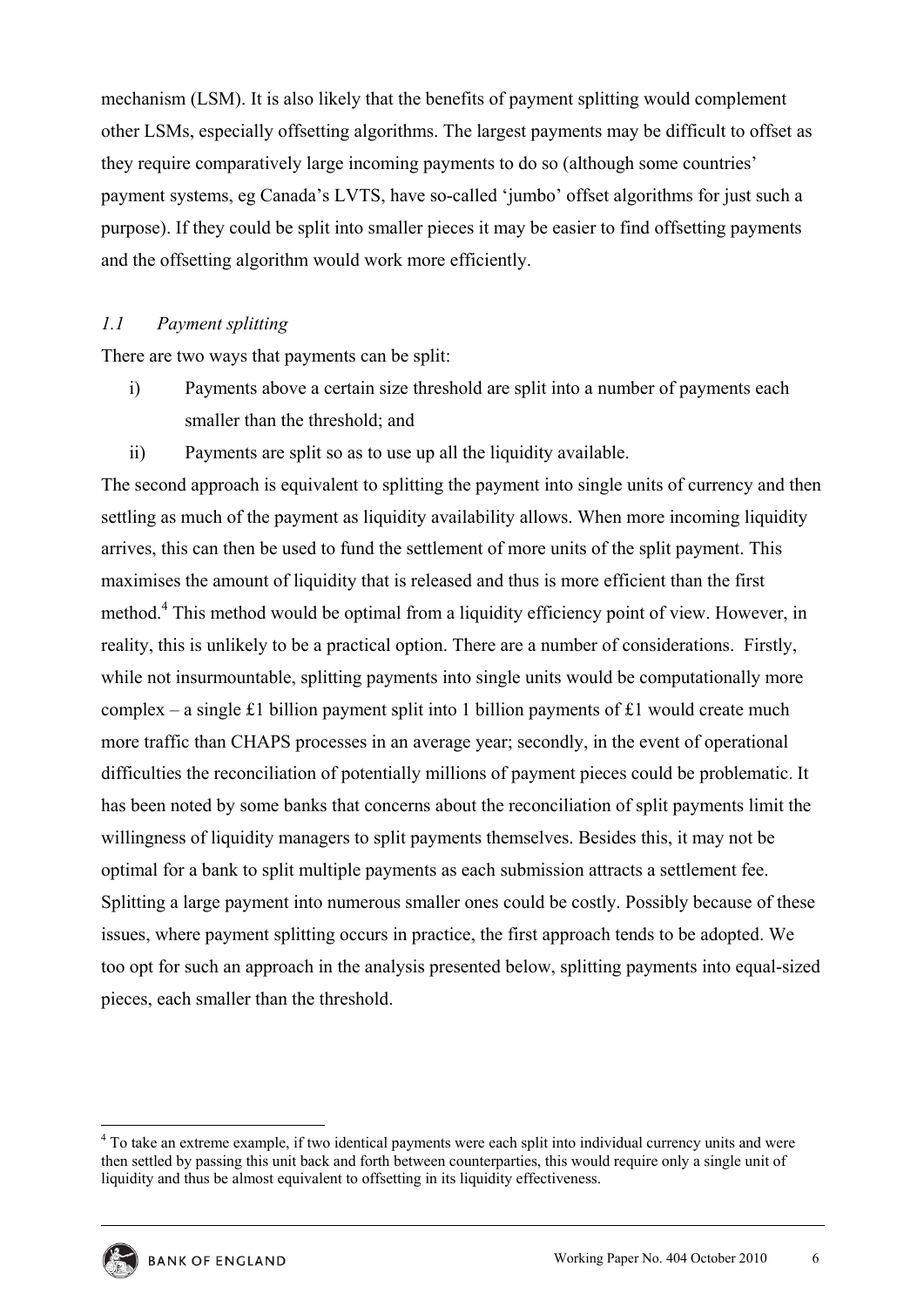We define a large payment, *x*, as being of greater value than some threshold, *T*. We split each *x* into *n* equal-sized pieces such that  $\frac{x}{n} \leq \tau$  $\frac{x}{n} \leq T$  and  $\frac{x}{n-1} > T$  $\frac{x}{x-1}$  >  $\tau$ . (For instance, for a payment, *x*, of value £190 million, and a threshold, *T*, of £100 million, there would be *n*=2 equal-sized pieces, each for value of £95 million.)

We investigate two potential benefits of such an approach: (i) a reduction in queuing due to part payments settling and releasing liquidity which would have been 'idle' without splitting; and (ii) the reduction in liquidity requirements if large payments are split and released piece by piece over time.

## *1.2 An illustrative example*

Bank A has to make a payment of 150 to Bank B. Bank B has to make a payment of 100 to Bank A. Bank A makes its payment and then Bank B responds by sending its. In this case Bank A has a liquidity requirement of 150 units.

If instead Bank A and B were both to split their payments in half, Bank A could send 75 units and Bank B could respond with a payment of 50. Bank A could then send the other 75 units and Bank B could send the final 50 unit payment. In this case the liquidity requirement, still shouldered by A, has dropped to 100 units.

Without splitting:



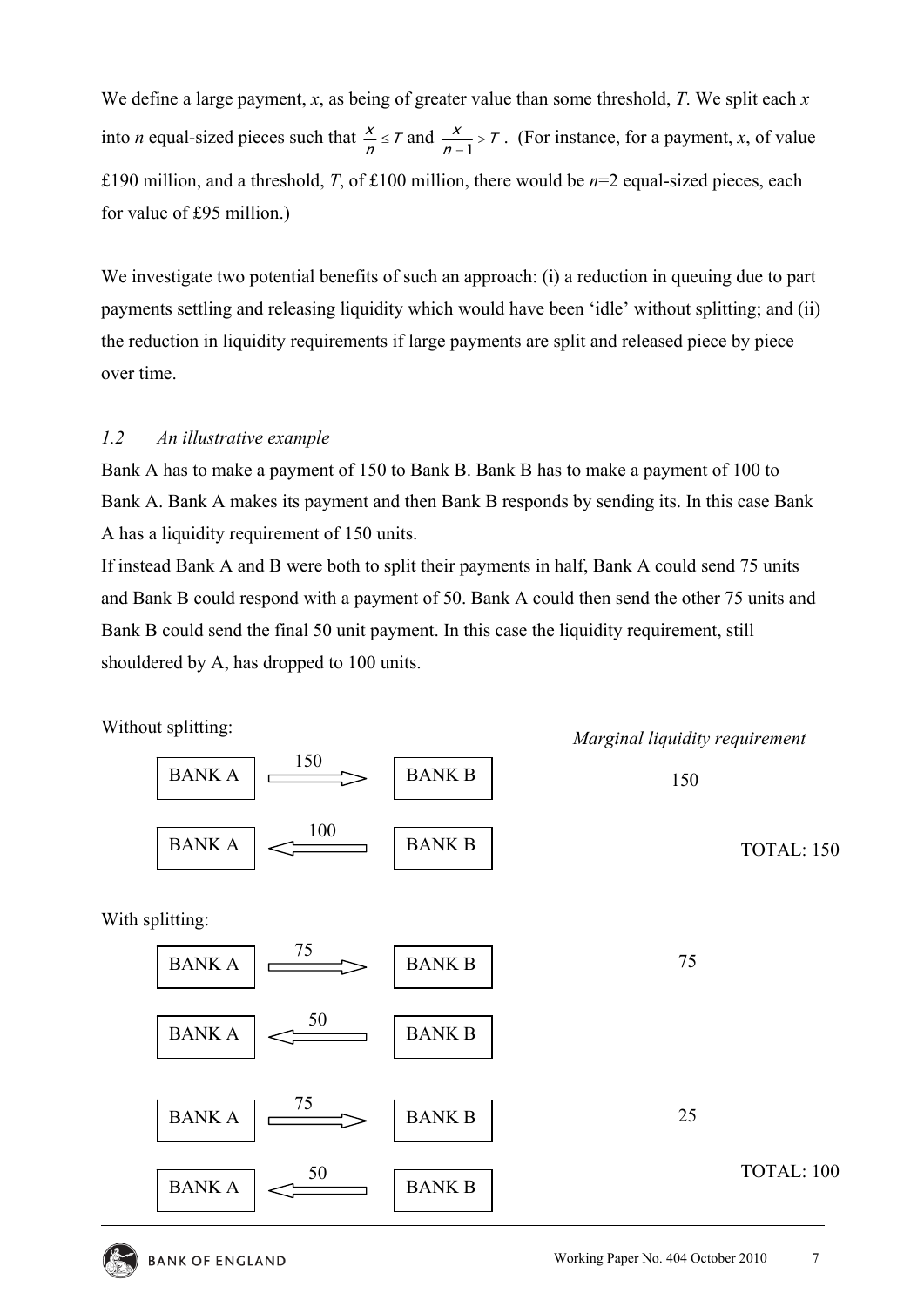Although payment splitting is not a new idea in RTGS payment systems, it is not one that has been the focus of much research. Many studies such as Jackson and Ercevik (2009), Martin and McAndrews (2007), Johnson, McAndrews and Soramäki (2004) and Bank of Japan (2006) have considered the effect on payment systems of introducing other liquidity-saving mechanisms, but little attention has been given to payment splitting. The notable exceptions are Leinonen and Soramäki (1999) and Koponen and Soramäki (1998). Using the Bank of Finland Simulator, Leinonen and Soramäki (1999) show that there is considerable scope for payment splitting to help resolve gridlock situations and reduce settlement delay when a bank has insufficient liquidity. They show that splitting could eliminate payment queues at high and medium levels of liquidity. Koponen and Soramäki show that splitting the top 5% of payments by value can result in a 50%-60% reduction in average delays.

Section 1 of this paper outlines where payment splitting is currently used in systems worldwide; Section 2 outlines our methodology, summarising how CHAPS works, the generic liquidity requirements of different types of payment and settlement system, our data set and then the specific methods used to measure the reduction both in gridlock and then in liquidity requirements that can result from payment splitting; Section 3 presents our findings; Section 4 briefly examines legal issues relating to payment-splitting mechanisms; and finally Section 5 offers our conclusions.

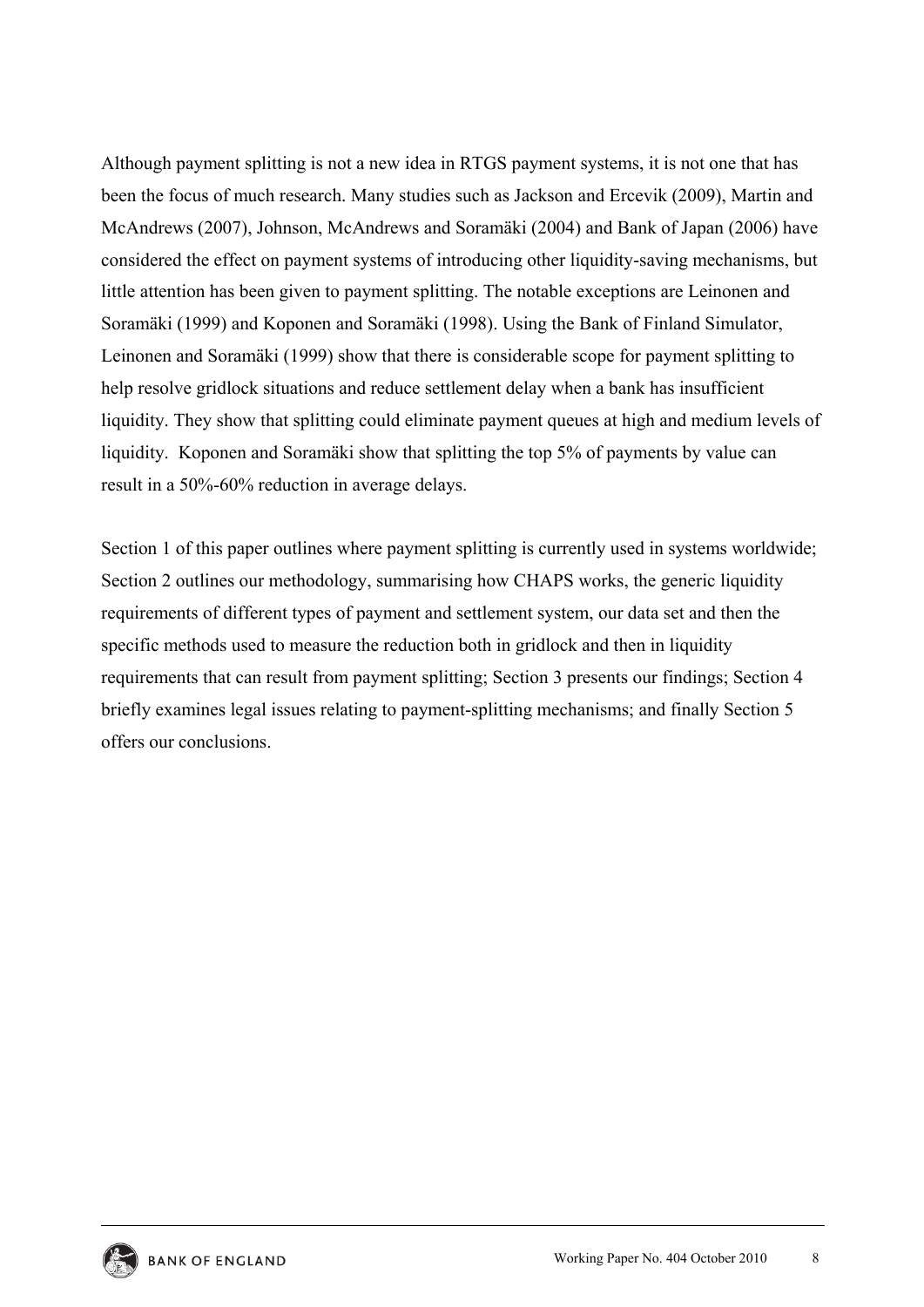## **2 Current usage of payment splitting**

## *2.1 Continuous Linked Settlement (CLS)*

CLS is a multi-currency cash settlement system. Using payment versus payment settlement it is able to eliminate much of the settlement risk that would otherwise be present in foreign exchange trades.

CLS receives a final list of the day's trades by 06:30 CET. It uses this to prepare a pay-in schedule for each participant that spreads the total liquidity requirement across five pay-in deadlines. For each currency a currency splitting threshold is set, in order to save liquidity (and reduce the scale of gridlock in the event of a pay-in failure). Any eligible transaction that is above this threshold value, in either currency, is split into smaller, equally sized transactions, each below the threshold value. These split transactions are spread randomly throughout the settlement queue. The CLS systems process the queue in order and settle transactions as and when there is sufficient liquidity to do so. CLS report that from January to May 2009 a little over 1% of trades are split on average – equivalent to approximately 2,500 trades a day.

## *2.2 Swiss Interbank Clearing (SIC)*

Payment splitting also occurs in Switzerland's large-value payment system, SIC. It is not a formal process built into the system itself as in CLS, but rather a preference expressed by the Swiss National Bank. They request that, to reduce the probability and impact of gridlock, banks split payments above 100 million CHF (£59 million/€66 million) into smaller pieces. While this is not always adhered to, it is believed that such payments are generally split.

## *2.3 BoJ-Net*

In Japan the requirement to split large payments has a similar level of formality to that in Switzerland. The Japanese Securities Dealers Association set out 'guidelines for ensuring smooth settlements' in its publication *The Japanese Government Securities Guidelines for Real Time Gross Settlement*. This sets an upper limit to the size of Japanese Government Bond (JGB) transactions that should be settled through the BoJ-Net payment system. Any transaction that exceeds ¥5 billion (£33 million/€37 million) should be split into smaller transactions and settled separately. This aims to curb the accumulation of outstanding settlements intraday by reducing the likelihood of gridlock. Again, this happens outside the system, at the level of individual banks.

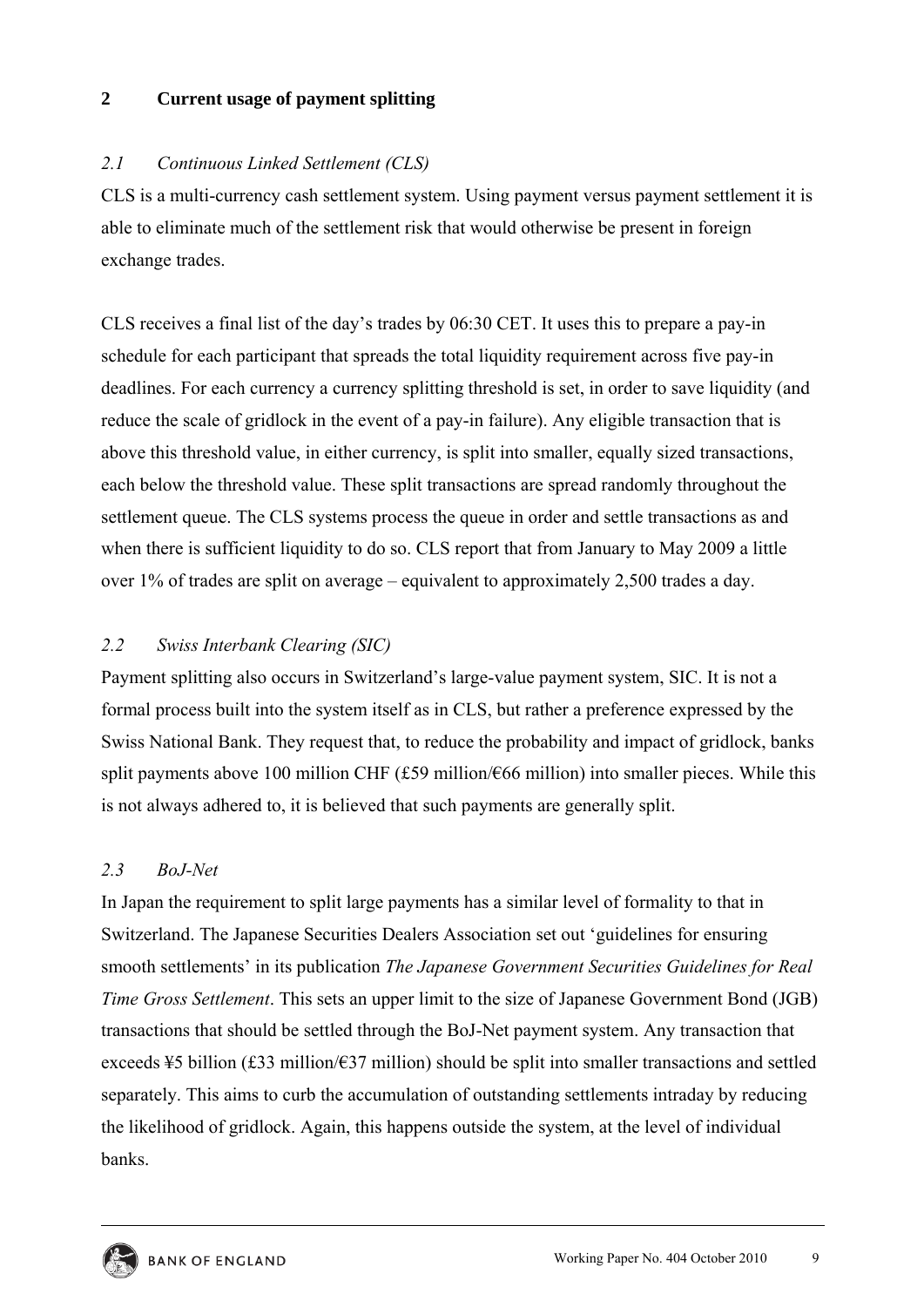## $2.4$  *Canada* — *CDSX*

In late 2007 the Canadian securities settlement system CDSX amended the rules that govern the settlement of debt securities. The updated rules dictate that trades above CAD 50 million (£28 million/€32 million) must be split into blocks of CAD 50 million and a remaining 'tail' (if trades are not an integer multiple of CAD 50 million). This amendment aimed to reduce the risk of settlement failure and eliminate the need for participants to delay large-value trades until the end of the day. The Bank of Canada report anecdotal evidence suggesting that the introduction of splitting has been helpful for settlement efficiency in CDSX. Like in BoJ-Net and SIC this is not part of the functionality of the system itself and system participants are expected to split payments themselves.

## *2.5 CHAPS*

There is no functionality in CHAPS to split payments, nor is there a rule or guideline recommending splitting above a certain threshold. Nevertheless anecdotal evidence suggests that some settlement banks occasionally seek agreement from their customers who are making large payments to split them to aid their intraday liquidity management.

To conclude, although the practice of payment splitting is not widespread, it does exist. Among systems, only CLS formalises payment splitting by providing the functionality to allow it to be performed in a controlled fashion. Among other things, such functionality facilitates reconciliation of the parts of a split payment. This in turn reduces legal and operational risks. The manual splitting practice undertaken by some CHAPS banks suggests there could be some (latent) demand for splitting functionality, to help reduce the liquidity needs in relation to large-value payments. We now consider what sorts of liquidity benefits payment splitting could bring.

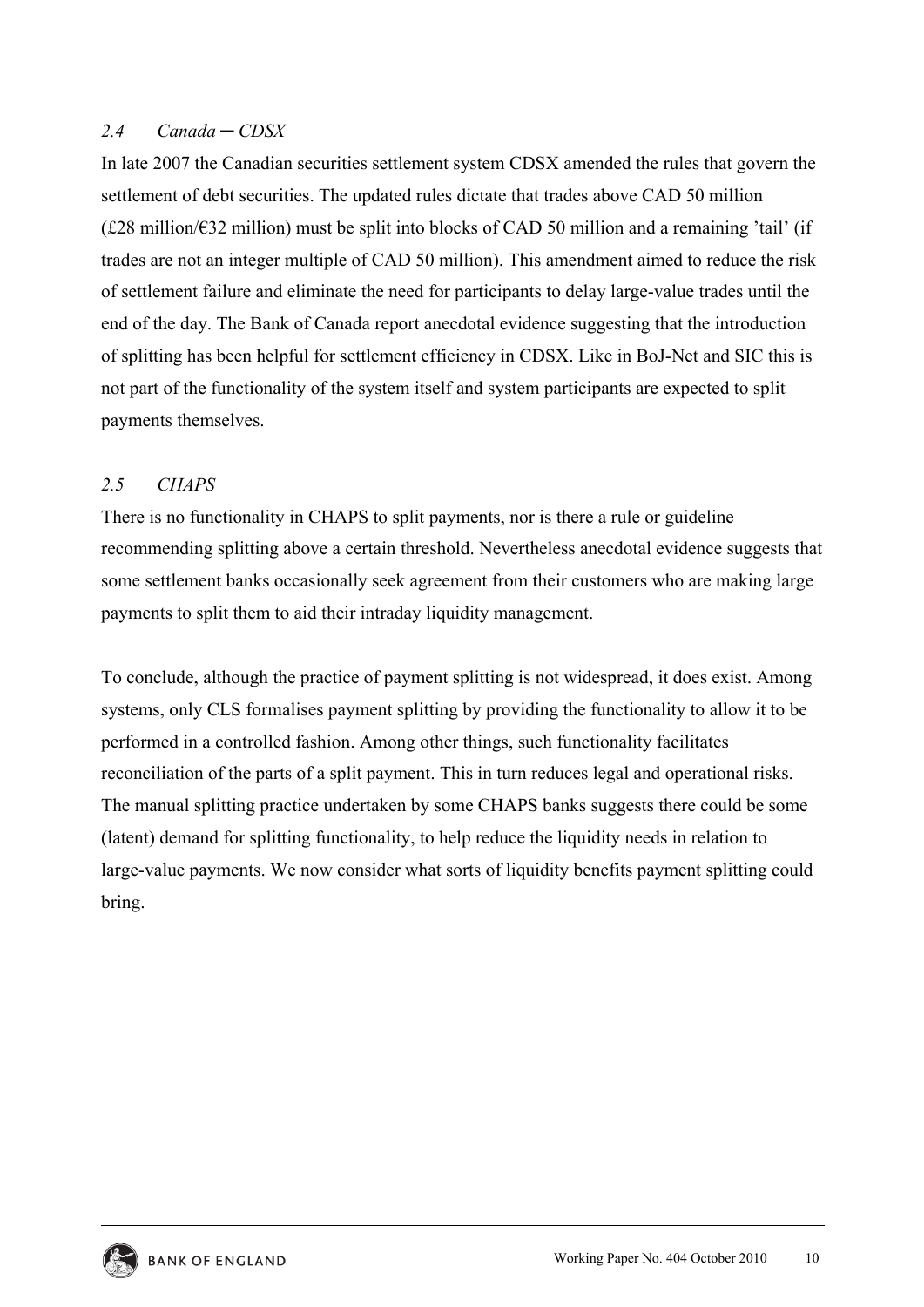## **3 Methodology**

We run simulations to test two hypotheses:

- i) Payment splitting can reduce queuing if there is insufficient liquidity available to settle all payments in a timely fashion; and
- ii) If payments are split and then released piecemeal, then there will be a reduction in the liquidity required to settle all payments on time.

We do this using the Bank of Finland Payment and Settlement Simulator (BoF-PSS2). This simulator was developed by the Bank of Finland to enable central bank researchers and academics to investigate the effect on risk and liquidity needs of changes to banks' payment profiles or the specifications of the payment system itself.

A limitation of this simulation, and simulations of this type, is that we are unable to model behavioural changes. With payment splitting as an option, banks may be encouraged to send payments earlier in the day. In particular they may settle large payments piece by piece, as liquidity becomes available, rather than waiting to send the entire payment at once.

## *3.1 The payment system*

CHAPS payments are submitted to the Bank of England to be settled subject to sufficient available liquidity. Most banks have their own internal scheduling systems that control the release of payments, although there is a central scheduler that is used by a number of banks. Banks are able to prioritise payments with codes 10-89 (with a low code signifying high priority). When payments queue, the following criteria are used to order the funds queue:

- i) Priority code ascending (low code/high priority first);
- ii) Amount ascending (smallest first); and
- iii) Submission time (earliest first).

By allowing smaller payments to be settled first if there is a queue and there are no prioritised payments, large payments do not block the movement of liquidity (although, in practice, to date, liquidity has been sufficient to allow even the largest CHAPS payments to settle in a timely fashion). These queuing criteria are applied to our simulations.

## *3.2 Liquidity requirements*

At any point in the day the liquidity, *L*, required to settle all payments up to time, *t*, is a function of incoming and outgoing payments. Specifically,

$$
L_t = \max_t (0, Out_i - In_i)
$$

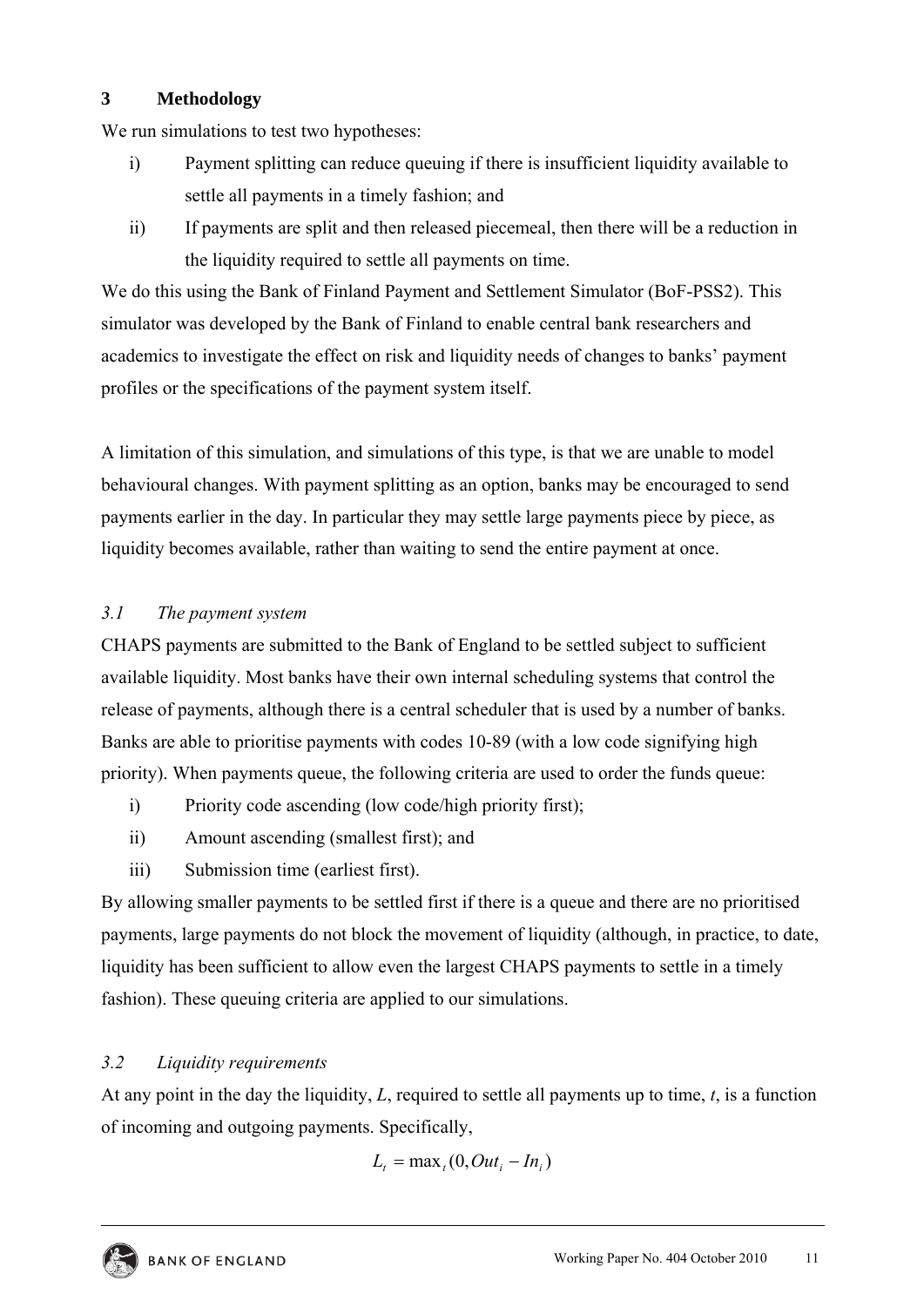Where  $Out_t$  and  $In_t$  are the cumulative values of outgoing and incoming payments, respectively, up to time, *t*.

The liquidity requirements of a large-value payment system are bounded by two extremes. At one end is the 'RTGS requirement': the amount of liquidity needed in order that all payments are settled gross in real time, with no delays. This is equal to the largest net sender position for each bank during the course of the day. Mathematically:

$$
L^{RTGS} = \max(L_t)
$$

At the other end of the spectrum is the 'DNS requirement': the amount required to settle all payments by the end of the day.<sup>5</sup> This is equal to zero for banks which are net receivers by the end of the day, and to the end of day net sender position for banks which are net senders. Mathematically:

$$
L^{DNS} = L_T
$$

Where *T* is the time at the end of the day. By definition

$$
L^{RTGS} \ge L^{DNS}
$$

The following stylised example of net flows for a bank across the day shows this graphically.

**Chart 1: A stylised example of a bank's intraday liquidity requirements** 



It shows that this bank had a maximum net sender position of 1.0 but a cumulative, end of day position of 0.26.

 $<sup>5</sup>$  For this to be entirely true there must be forced settlement at the end of the day. If not, in certain circumstances</sup> gridlock may occur, such that no bank has sufficient liquidity to make the first payment in the chain that releases liquidity for all the others. For example, if Bank A has to pay Bank B £100 and Bank B has to pay Bank A £100, then (despite the net flow being zero) one of the banks has to have £100 to allow the payments to be settled.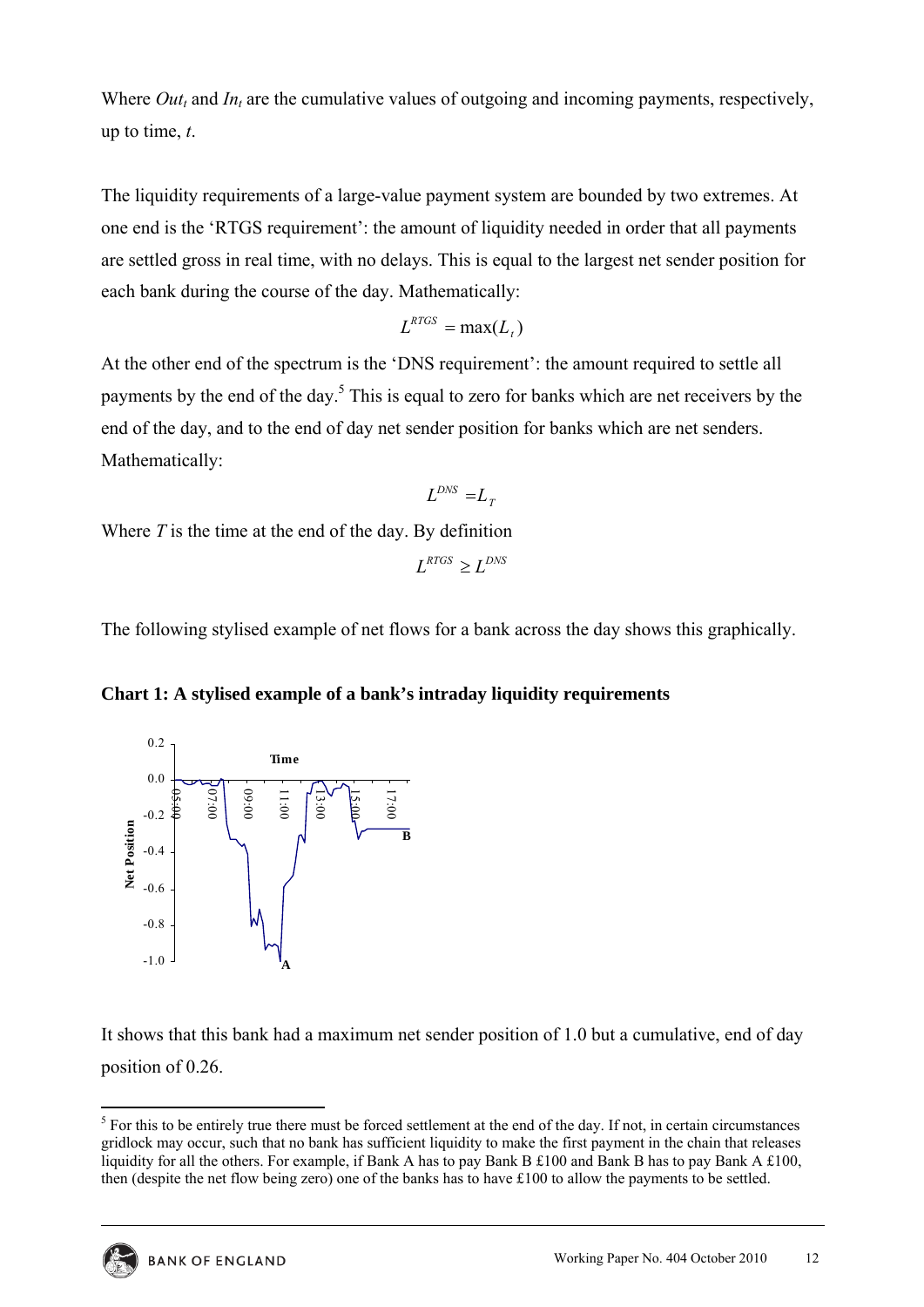Here, **A** represents the 'RTGS requirement' and **B** the 'DNS requirement'. Payments will queue if the amount of liquidity available to a given bank is less than its 'RTGS requirement'. The values in the queue and the time that payments queue for will be a function of liquidity available and the timing and value of incoming and outgoing payments. If the amount of liquidity available is less than its 'DNS requirement' then some payments will be left unsettled at the end of the day.

## *3.3 Data*

In the first part of the analysis, we have used payments data from four days spread across 2008-09. We have used data from the largest and smallest days by value in the year from June 2008 to May 2009 (30 June 2008 and 11 November 2008, respectively) and two days that were chosen randomly. These two days were near average in both volume and value terms (23 January 2009 and 29 April 2009). For the second part of the analysis, we expanded the data set to include an entire typical week in May 2009 (18-22). The data set that we used has all payments that were made by each participant in CHAPS on the given days. As well as the value, sender and recipient, we also had information about the time of settlement and the priority code.<sup>6</sup> We did not use data from more than four/nine days for the two parts of our analysis (respectively), because of the labour-intensive process of data-cleansing and running the simulations.

Transfers that were made from a bank's CHAPS settlement account to its  $\text{CREST}^7$  account were not included in the data set. The liquidity required to finance such transfers would be dependent on payment flows in CREST. Analysis of such flows is beyond the scope of this paper.

While this data set has the time that each payment was settled, most banks use internal schedulers. We therefore have no information about whether payments were queued internally before they were settled in CHAPS. We also have no reliable information about whether the payments are made on behalf of customers or whether they are proprietary transfers.



<sup>&</sup>lt;sup>6</sup> Priority codes do not appear to be actively used by CHAPS banks at present: the majority of payments have the system's default priority setting of 50.

<sup>7</sup> CREST is the United Kingdom's securities settlement system, providing a Delivery versus Payment (DvP) settlement service for gilts, equities and money market instruments. Banks that are direct participants in both CHAPS and CREST are able to transfer liquidity intraday from their CHAPS account to their CREST account and *vice versa*.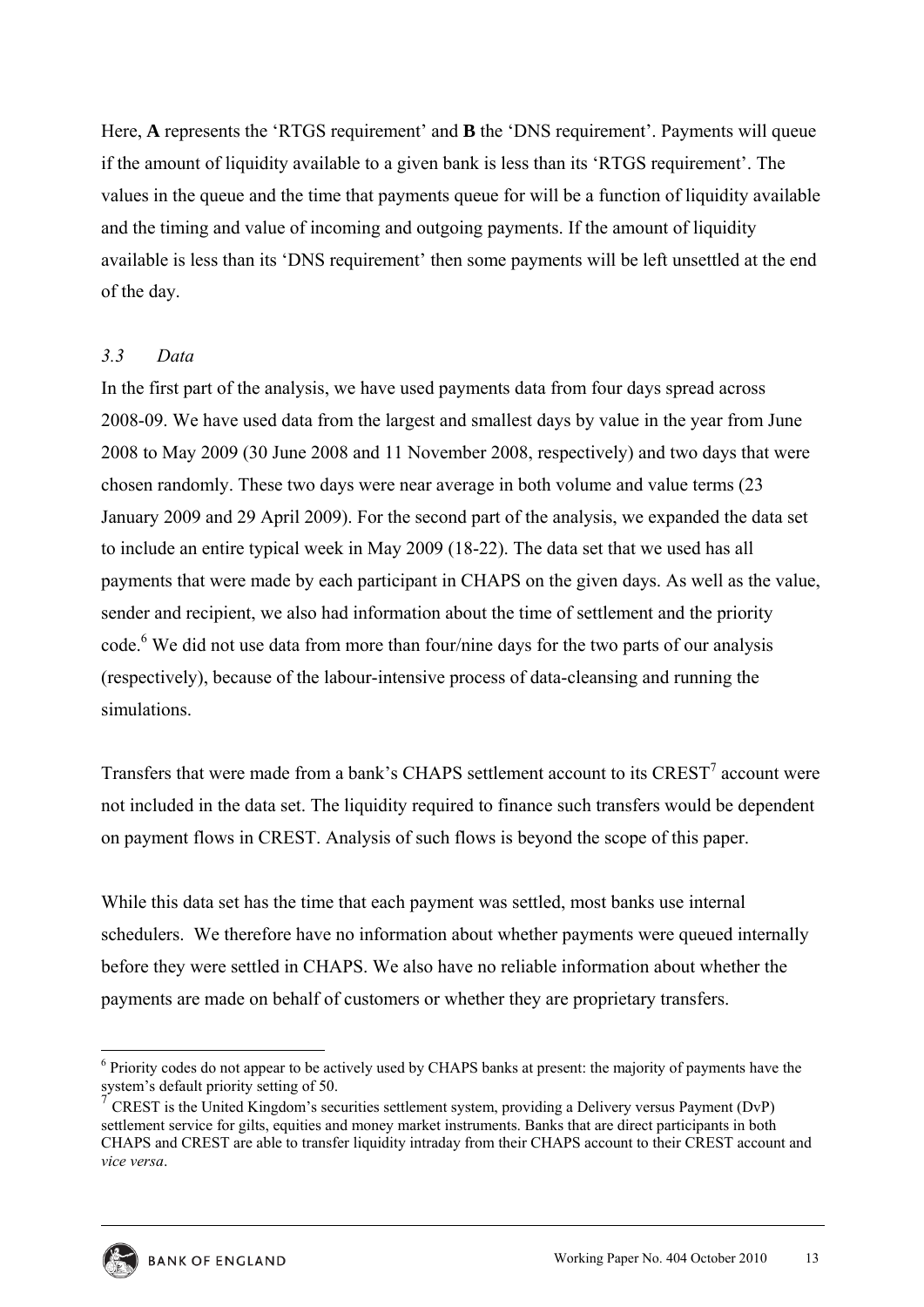## *3.4 Hypothesis I: reduction in queues*

If there is insufficient liquidity available to settle all payments as they are submitted, then payment queues will form. Payment splitting should help to reduce queuing, since splitting a payment into smaller pieces may allow partial settlement. Not only does this reduce the length of the queue directly, but it also frees liquidity that could be used to settle a payment in the recipient's queue that might otherwise have queued.

Currently there is sufficient liquidity in CHAPS to make payment queues a rarity: most banks actively schedule their payments through the day (using sophisticated internal schedulers), thereby ensuring that the ebb of the payments they send is sufficiently co-ordinated with the flow of payments they receive in, to keep their liquidity needs down while meeting all their payment obligations in a timely fashion. By encouraging banks to submit their payment instructions earlier in the day, liquidity-saving mechanisms (such as offsetting algorithms) would lead to queues of payments forming centrally (where they could be matched up and settled) rather than in the internal schedulers of the banks themselves (where there is no scope to achieve an offset). This is desirable, as it creates the potential for greater co-ordination of payment flows, leading to lower liquidity needs, without necessarily leading to payments being settled later than would be the case in a 'plain vanilla' RTGS system. Very large-value payments may struggle to find offsetting payments. If these are split, they can either be partially settled using available liquidity or offset with smaller incoming payments. Splitting payments may therefore also allow payments that are in the central queue to settle more quickly and with less liquidity.

We tested this hypothesis using a similar methodology to Koponen and Soramäki (1998). Bounding our simulation by the two extreme liquidity requirements described above (the upper bound of the 'RTGS requirement' and the lower bound, 'DNS requirement'), we vary the liquidity available,  $L<sup>A</sup>$ , to each bank in the simulation between the lower and upper bounds in ten equal steps, ie

$$
L^A = L^{DNS} + x(L^{RTGS} - L^{DNS})
$$
  

$$
x = 0, 0.1, 0.2...0.9
$$

Lower values of liquidity cause greater payment queues as there is insufficient liquidity to settle all payments as they are submitted. Each successive increase in liquidity results in a reduction in queuing. We do not allow  $x=1$  in our simulations as by definition this results in no queuing.

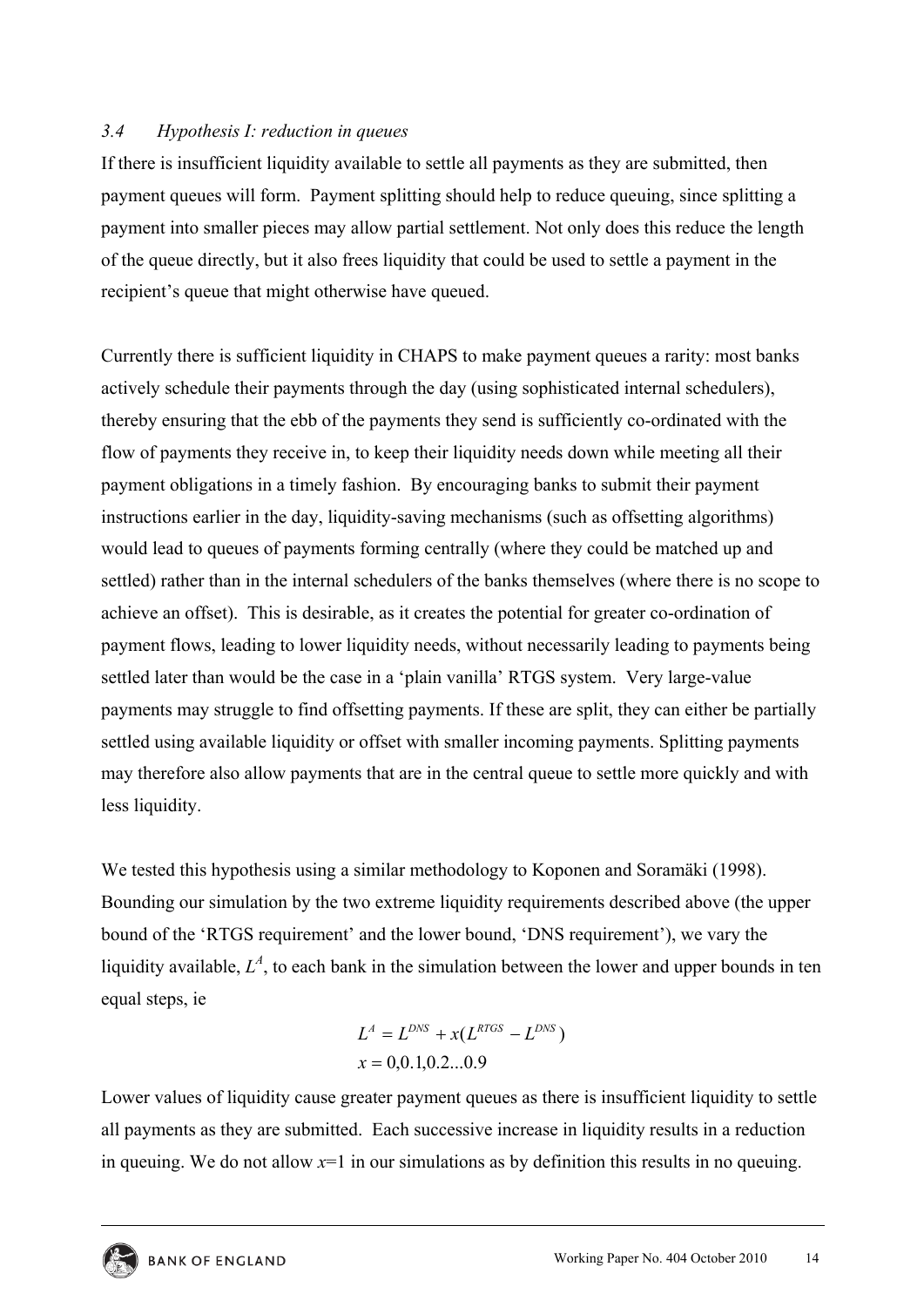We aim to show that at various levels of constrained liquidity, payment splitting will reduce the resultant payment queues. Table 1 shows the upper and lower bounds of liquidity requirements for all banks' on each of the four days simulated.

|                  |        | 30 June 2008   11 Nov. 2008 | 23 Jan. 2009 | 29 Apr. 2009 |
|------------------|--------|-----------------------------|--------------|--------------|
|                  |        |                             |              |              |
| RTGS requirement | 26,138 | 19,445                      | 21,811       | 15,661       |
|                  |        |                             |              |              |
| DNS requirement  | 12,779 | 2,417                       | 7,605        | 4,628        |

**Table 1: Total amount of liquidity required by all banks to settle (£mn)** 

Koponen and Soramäki (1998) use a settlement delay measure to evaluate the length of queues. We use a slightly different measure that captures both the value and duration of payment queues, the concept of the 'time value of queues'. This was used by Bedford, Millard and Yang (2004) to quantify the impact of an operational outage on large-value payment systems. It is equal to the value of a queued payment multiplied by the length of time that the payment queues for. Consequently a £1 million payment that queues for 10 minutes is considered to have the same impact as a £10 million payment that queues for 1 minute. Mathematically this is expressed as:

$$
Q = \sum_{t=0}^{T} V_t
$$

Where *Q* is the time value of the queue,  $V_t$  is the value of the queue at time *t* and the difference between *t* and  $t+1$  is equal to 1 minute. The resulting value has the unit '£ mins'.

We simulate a base case whereby the time value of the queue is calculated at each liquidity level between the upper and lower bounds in the absence of payment splitting. This is used as a benchmark against which we evaluate the effect of payment splitting.

We split all payments that are above a given value into smaller pieces. They are then scheduled to be settled at the same time. If there is sufficient liquidity then all the parts of the split payment will be settled simultaneously, as though they were not split. If the bank is liquidity constrained at the point of settlement then a part of the payment may settle where otherwise none would have. This should result in a reduction in the time value of the queue. We split payments above three thresholds to investigate the effect on payments queues: £500 million, £250 million and £100 million. We chose these values as a significant number of payments were above them, and

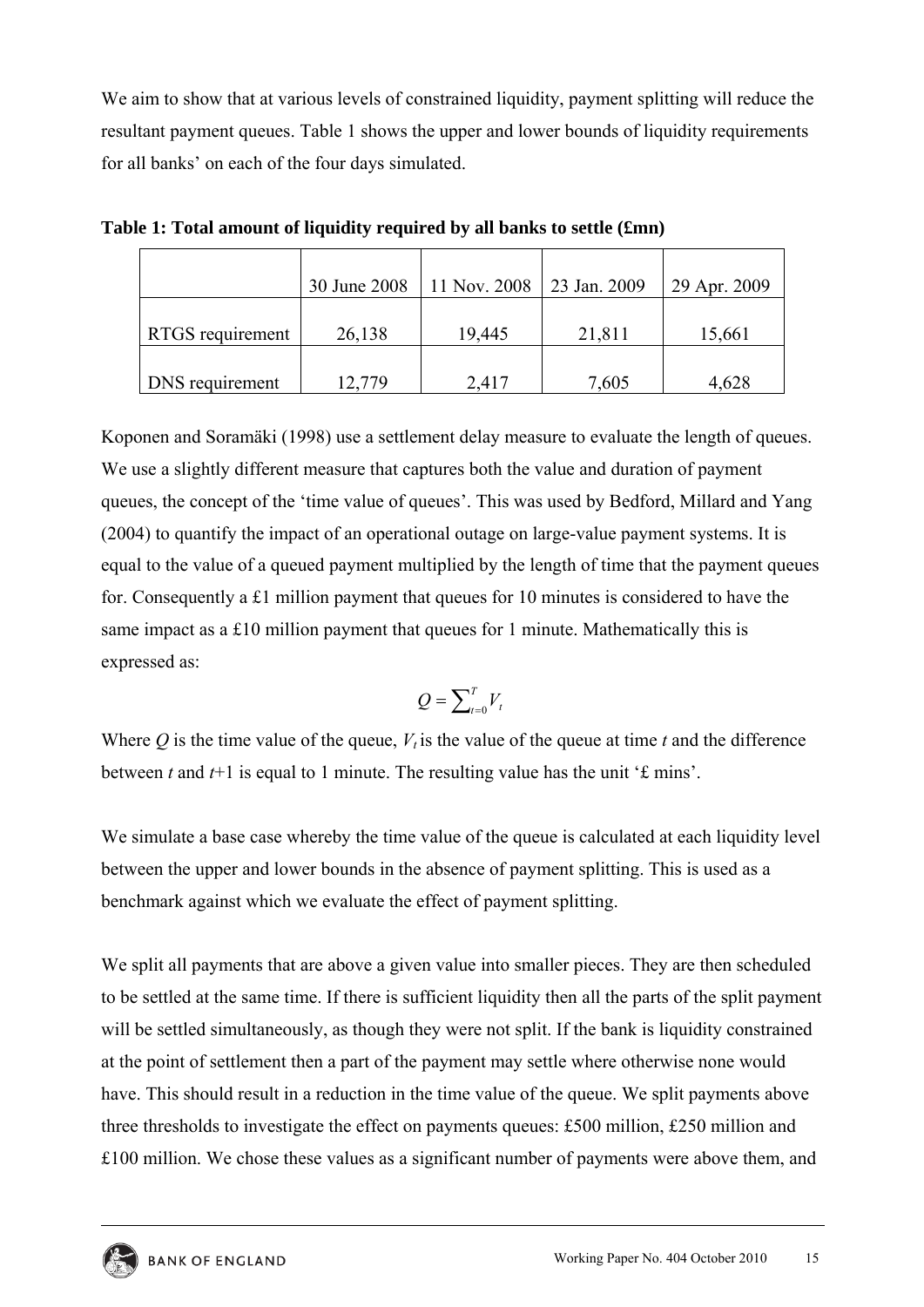thus eligible for splitting, yet the largest payments were not split into too many pieces. We should note that even the lowest of these values is well above the splitting thresholds that are in place in systems that already do payment splitting. Table 2 summarises the number and value of payments that were split on each day that we simulated.

|                | 30 June 2008 |       | 11 Nov. 2008 |       | 23 Jan. 2009 |       | 29 Apr. 2009 |       |
|----------------|--------------|-------|--------------|-------|--------------|-------|--------------|-------|
|                | Volume       | Value | Volume       | Value | Volume       | Value | Volume       | Value |
|                |              | (fbn) |              | (fbn) |              | (fbn) |              | (fbn) |
| Total          | 204,571      | 416   | 90,377       | 155   | 150,869      | 281   | 128,302      | 207   |
| Above<br>£100m | 888          | 202   | 342          | 79    | 595          | 154   | 455          | 109   |
| Above<br>£250m | 225          | 98    | 101          | 43    | 185          | 90    | 140          | 60    |
| Above<br>£500m | 44           | 34    | 25           | 17    | 54           | 43    | 32           | 22    |

**Table 2: Volume and value of payments split at each payment threshold** 

We assume that the Bank of England, as a member of CHAPS, always has sufficient liquidity to make all its payments and thus its payments were never split. As CLS Bank only ever pays out what it has received in first, it is never a net sender, and so splitting would have no impact on their liquidity requirement; we therefore did not split their payments either. We also assumed that payments to CLS Bank would not be split as they have to be settled by a strict deadline; however, payments to the Bank of England could be, and were, split in our simulation.

To measure the variation of the time value of queues across days we report the coefficient of variance of the data set. This is the ratio of the standard deviation to the mean and as such is dimensionless and scale invariant. This allows us to compare the variation of results at the different splitting thresholds.

$$
C_v = \frac{\sigma}{\mu}
$$

where  $C_v$  is the coefficient of variance,  $\sigma$  is the standard deviation across days and  $\mu$  is the mean.

We average this across all liquidity levels for a given splitting threshold to see if one threshold gives more consistent queue reductions than the others.

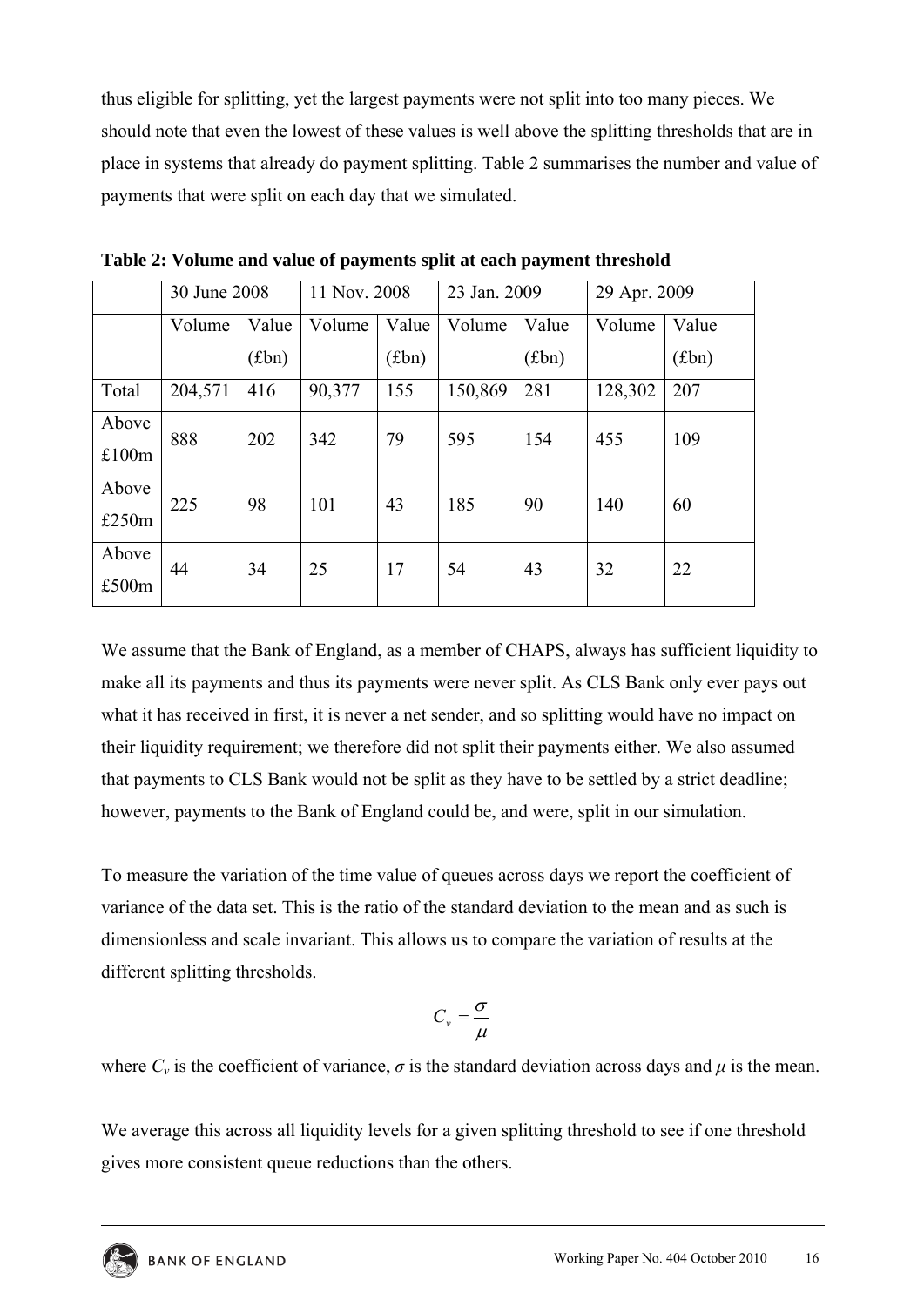## *3.5 Hypothesis II: reduction in liquidity needs*

The liquidity needs of an RTGS system are defined as the sum of the each bank's largest net sender position. This need is often driven by the timing of the largest payments relative to incoming payments. If the largest payments are made before receiving substantial inflows then the liquidity requirements will be larger than if the incoming payments arrive first.

We know from anecdotal evidence that banks know the full details of many payments at the beginning of the day. Most banks tend to release small-value payments first thing in the morning but hold on to the larger, more liquidity-intensive, payments until after the CLS pay-ins and other time-critical transfers (such as clearings) have been made – normally by 9.30am UK time. This also allows them to wait for some incoming liquidity to fund these large payments. From a financial stability point of view, a delay in making payments is undesirable as it increases the impact of operational risk, $<sup>8</sup>$  and can make liquidity management by banks more volatile</sup> (cf, Angelini (1998)). If a payment-splitting device were to exist, banks may be encouraged to submit parts of their larger payments earlier in the day. Their counterparties might then use that liquidity to make part of large payments that they were otherwise intending to make later, thereby creating a virtuous circle of settlement. If two banks both had large payments to make to each other, then in the absence of offsetting mechanisms, they may be able to pass split payments between each other until both payments are settled. This could result in substantial liquidity savings.

In the second part of our simulation, we expand on the work of Koponen and Soramäki (1998) and consider the liquidity impact of this 'split and spread' strategy. Firstly, we split all payments above £100 million into equal-sized pieces as before, each less than the threshold. As in the previous method (and for the same reasons), payments to and from CLS are not split, neither are payments made by the Bank of England. The first part of the payment is submitted on time and the remaining parts are submitted one every x minutes until the entire payment has been submitted. We simulated the release of remaining payment parts at 3, 5 and 7-minute intervals. This is an entirely artificial construct, yet one that aims to illustrate how the process of staggering the submission of large, split payments can result in liquidity reductions. This comes as a result of the arrival of incoming liquidity between the submissions of pieces of the split

 $8$  ie, if there were an operational outage during the day that prevented payments from being settled that day, then the impact of that outage would be greater, the greater the value of payments outstanding. For further discussion of the timing of payments see Becher *et al* (2008).

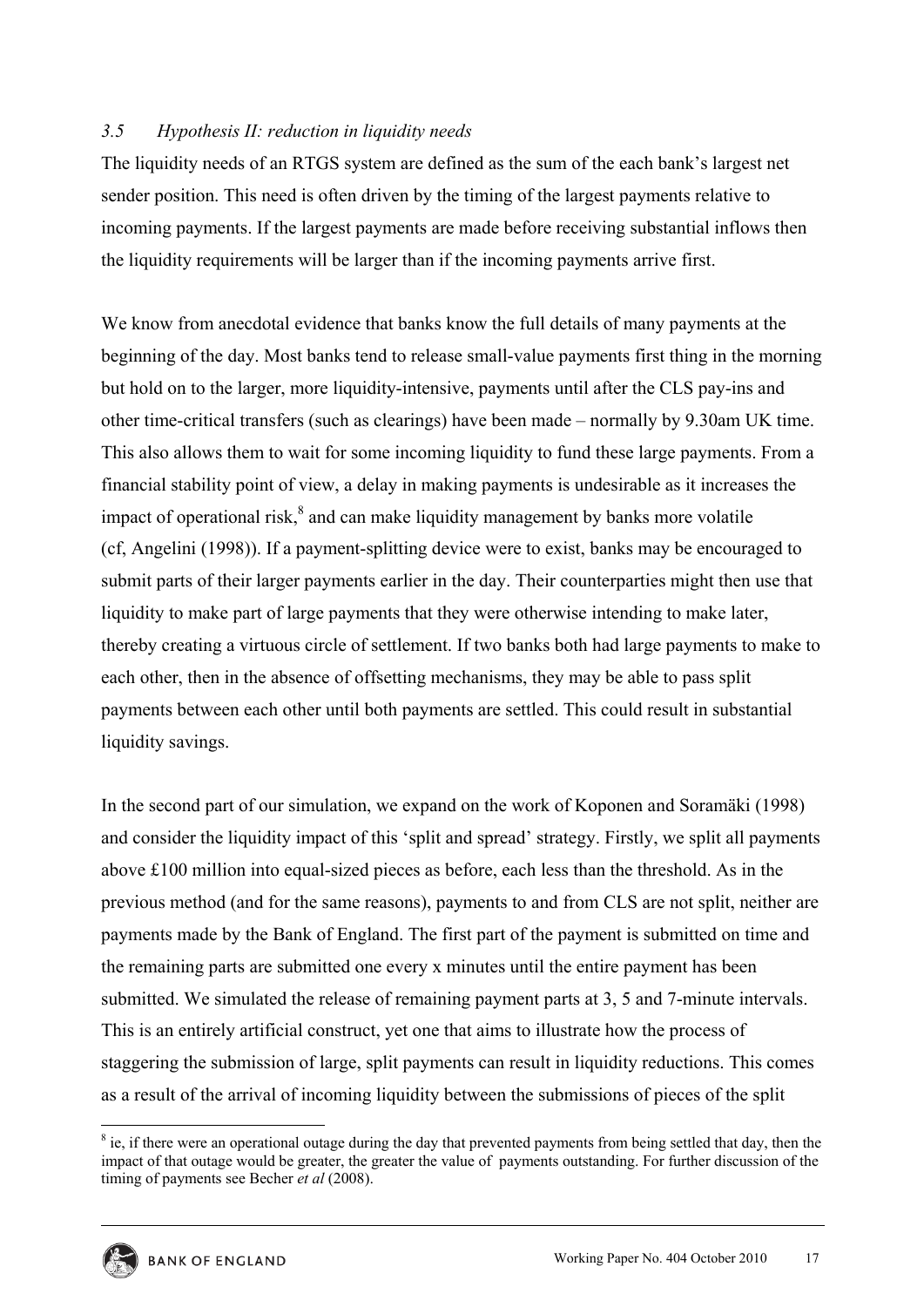payment. The partial settlement could stimulate a payment cascade as illustrated in Beyeler *et al*  $(2007)$ .

For example, as illustrated in Table 3, Bank A wants to send a £400 million payment at noon. Payments are split above £100 million and are spread at 3-minute intervals.

| Time  | Value          |
|-------|----------------|
| 12:00 | £100 million   |
| 12:03 | $£100$ million |
| 12:06 | $£100$ million |
| 12:09 | $£100$ million |

|  |  | Table 3: The scheduling of a split £400 million payment submitted at noon |
|--|--|---------------------------------------------------------------------------|
|--|--|---------------------------------------------------------------------------|

In this case final settlement has been delayed by 9 minutes.

In practice, what may happen is that a bank sends a partial payment, and if the counterparty has one or more large-value payments to make back then it uses this incoming liquidity to fund them. This liquidity can be passed back and forth rapidly until both payments are settled.

In the event that a payment was part delayed until after 16.20, when CHAPS routinely closes, the simulation was set up such that remaining parts of the payment all settled at 16.20.

Splitting using this alternative simulation approach clearly introduces some delay into the system as payments are spread over time. This delay is defined as being the time from settlement of the first piece to settlement of the final piece of the split payment. The average delay is relatively small: 8 minutes 50 seconds for payments split and spread every 3 minutes; 14 minutes 43 seconds when spread every 5 minutes; and 20 minutes 36 seconds when spread every 7 minutes.

We allowed all banks to have unlimited liquidity to ensure that they were never liquidity constrained and thus there were no queues. We then measured the required value of the liquidity 'RTGS requirement', as outlined above, by recording the largest net sender's position for each bank in turn. The system-wide requirement is simply the sum of the individual banks' 'RTGS requirements'. We exclude the liquidity requirement of the Bank of England and CLS Bank (the

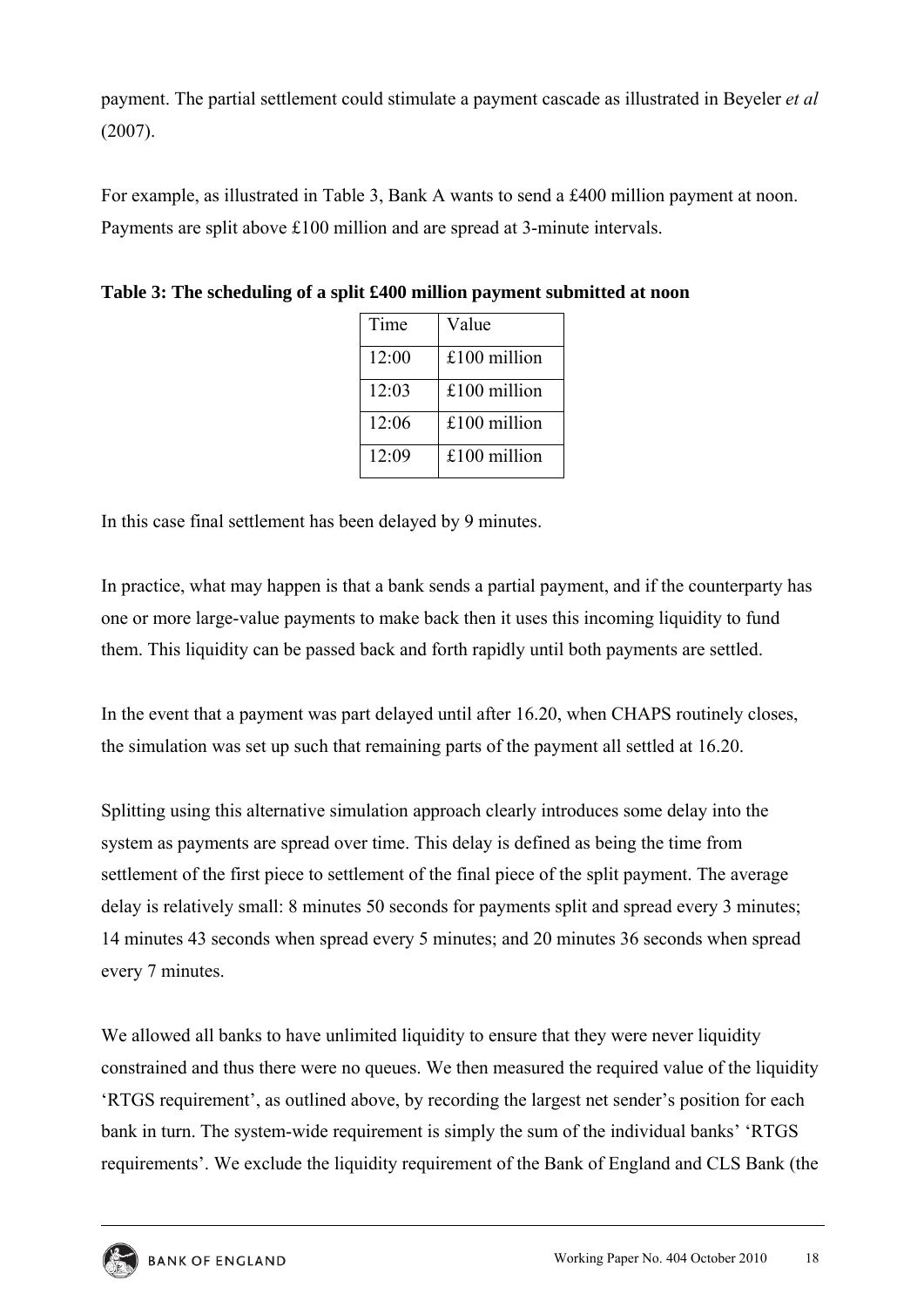latter of which is zero anyway) from this analysis. We then compare the system liquidity requirements with and without payment splitting to assess if there is any liquidity saving and, if so, quantify it.

CHAPS' throughput guidelines require that all settlement banks have made at least 50% of their payments by value by noon each day and 75% by 2.30pm. If, over the course a month, a bank did not meet these guidelines they would be expected to explain their reasons for not doing so. We look at the impact that delaying payments to save liquidity has upon the time that the 50% throughput guidelines are met.

## **4 Results**

We present results at a system-wide level and, for the liquidity-saving simulations, also at a bank level.

## *4.1 Hypothesis I: reduction in queues*

Charts 2 and 3 below show the simple average of time value reductions in queues across the four days that we simulated.

## **Chart 2: Mean time value of queues at various liquidity levels, with and without payment splitting**

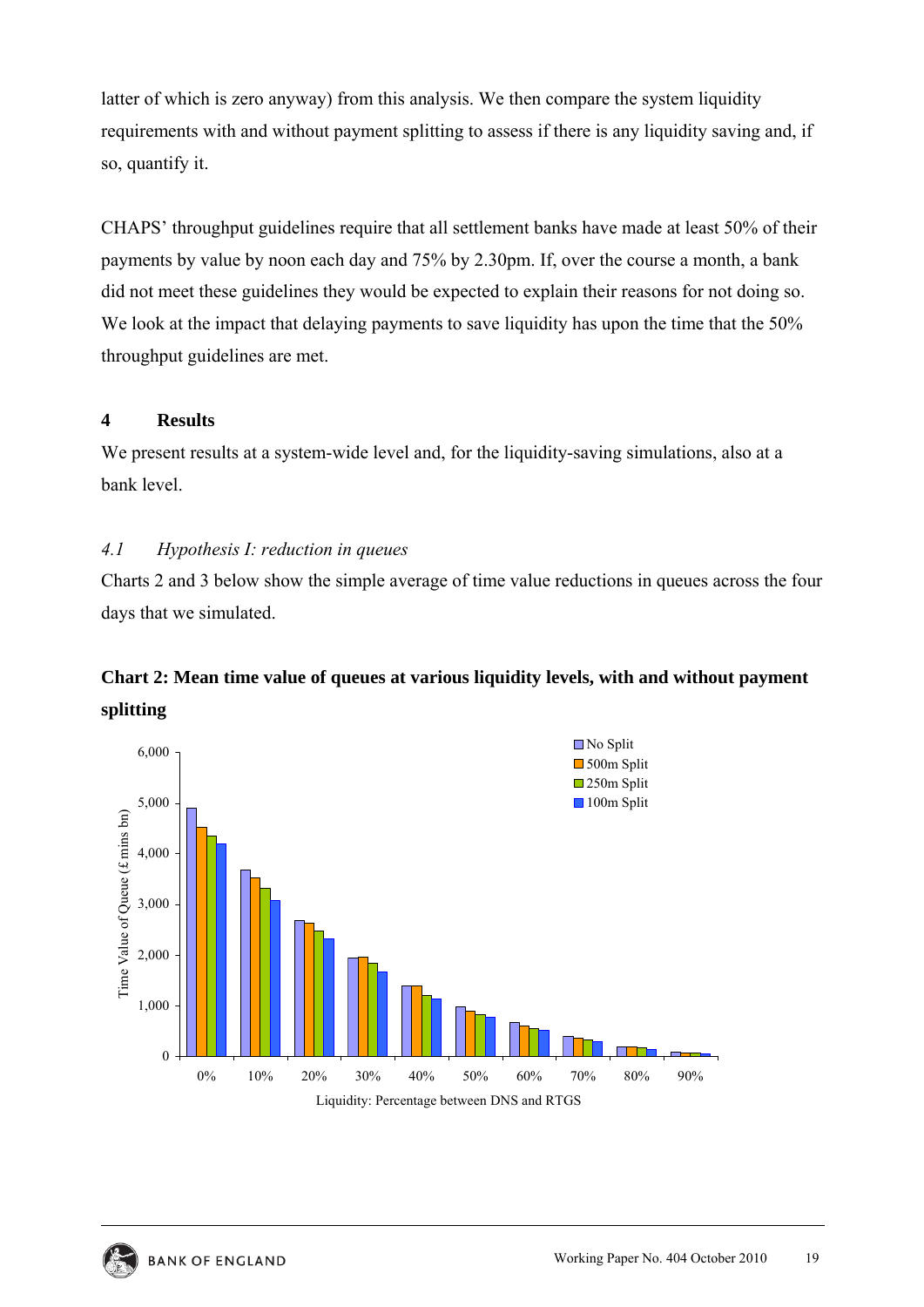

## **Chart 3: Mean reduction in the time value of queues due to payment splitting**

As Charts 2 and 3 show, payment splitting has significant potential to decrease the duration and value of payments that are queued. For instance,

General observations:

- The time value of queues increases as the amount of liquidity available to each bank is reduced. This occurs non-linearly, accelerating as liquidity approaches the lower bound. Whereas the percentage reduction in the time value due to splitting increases at higher liquidity levels, in absolute terms the reverse is the case.
- There is a reasonably consistent pattern to the proportion by which payment queues are reduced under the different splitting thresholds across the various liquidity levels. In general the percentage savings are more pronounced at high and low levels of liquidity and less so at intermediate levels (20%-30%). The reasons behind this are unclear and may be due to idiosyncrasies of the small data set that we used; Koponen and Soramäki (1998) found a qualitatively similar trend using artificially generated payments data, and attributed this explanation to the observed pattern.
- When payments are split at the £500 million level there are modest reductions. In percentage terms these tend to be slightly larger at higher levels of liquidity. This is due to much shorter

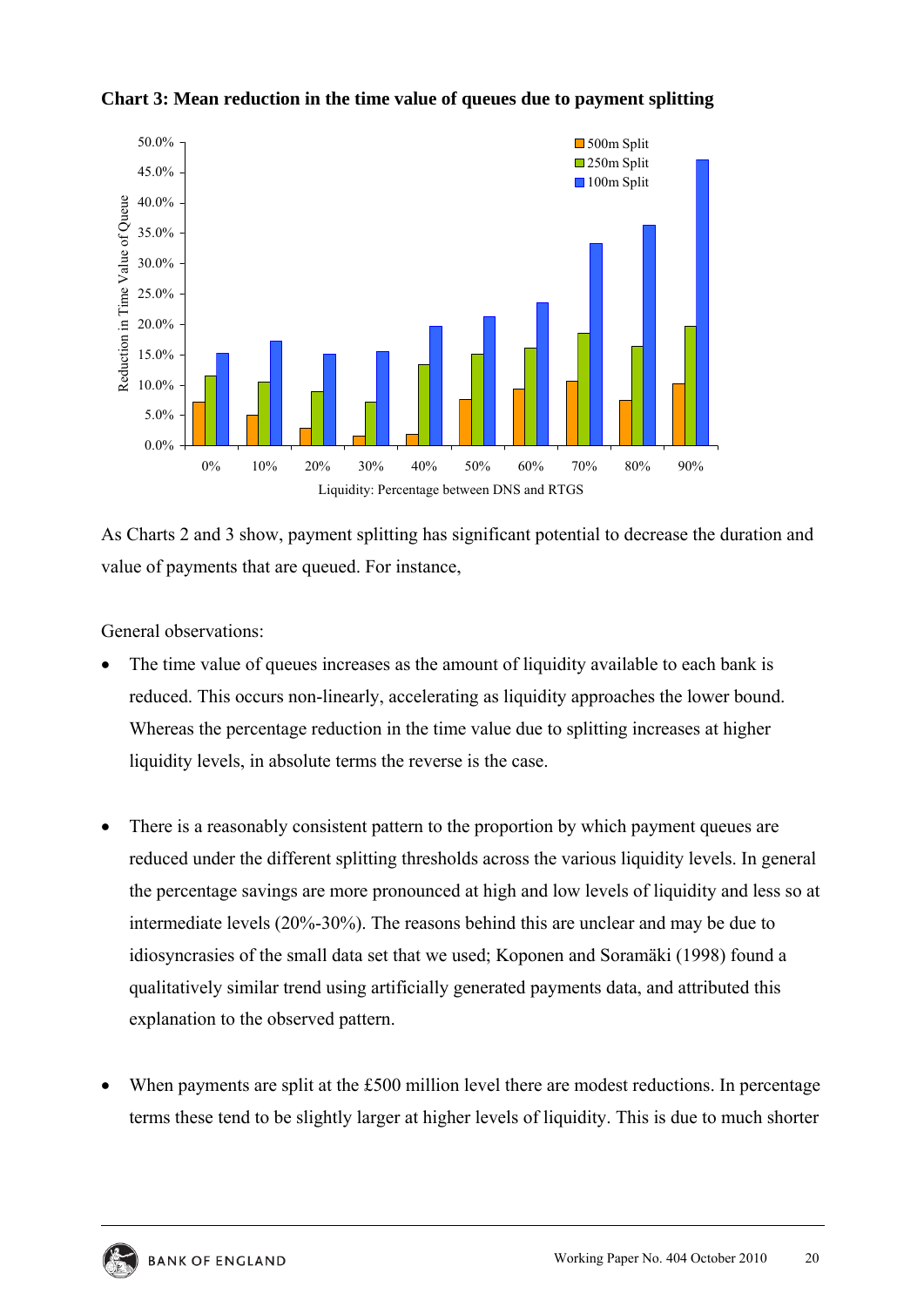queues, where the settlement of a single partial payment can have a greater proportional impact on the overall queue length.

As the threshold level drops to £250 million and £100 million, not only are more payments split, but also those that are split are split into smaller, more granular pieces. These two factors explain the increase in the reduction of the time value of queues that we observe.<sup>9</sup>

Quantitative observations:

- If banks put only the minimum DNS amount of liquidity into the system this creates significant queues. The total time value of the queue is equivalent to all payments on an average day queuing for 17 minutes or £10 billion of payments queuing for over 8 hours. This can be reduced to about 14 minutes or 7 hours respectively if payments above £100 million are split.
- At the 70% liquidity level, the queues are rather more modest. They are equivalent to all payments queuing for 1½ minutes or £10 billion of payments queuing for 39 minutes. Payment splitting above £100 million can reduce this to 1 minute or 29 minutes respectively.
- Queues are reduced on average by 47% when there is 90% liquidity and payments above £100 million are split. In the majority of cases there was at least a 10% reduction in the time value of manifested queues in the simulations.

Koponen and Soramäki's 1998 paper split at much lower thresholds than our simulations resulting in an even greater reduction in payment queues. This is consistent with our findings that lowering the threshold results in an increased impact of splitting.

These average charts hide daily variations. Although the general trends across days are the same, the range of savings across days varies. On the smallest-value day (11 November 2008), the introduction of payment splitting at £500 million and low liquidity levels would in fact have resulted in an increase in queues, whereas on one of the near average value days (29 April 2009) the savings would have been above average. Splitting payments at the £100 million level leads

<sup>&</sup>lt;sup>9</sup> Increased granularity means that there is greater potential to minimise the amount of idle liquidity that is held by banks when gridlock forms. For example if a bank has £200 liquidity and a £500 payment to make, splitting it into two payments of £250 will not release any liquidity. However, splitting it into five £100 payments will allow two partial payments to settle and thus the idle liquidity to circulate.

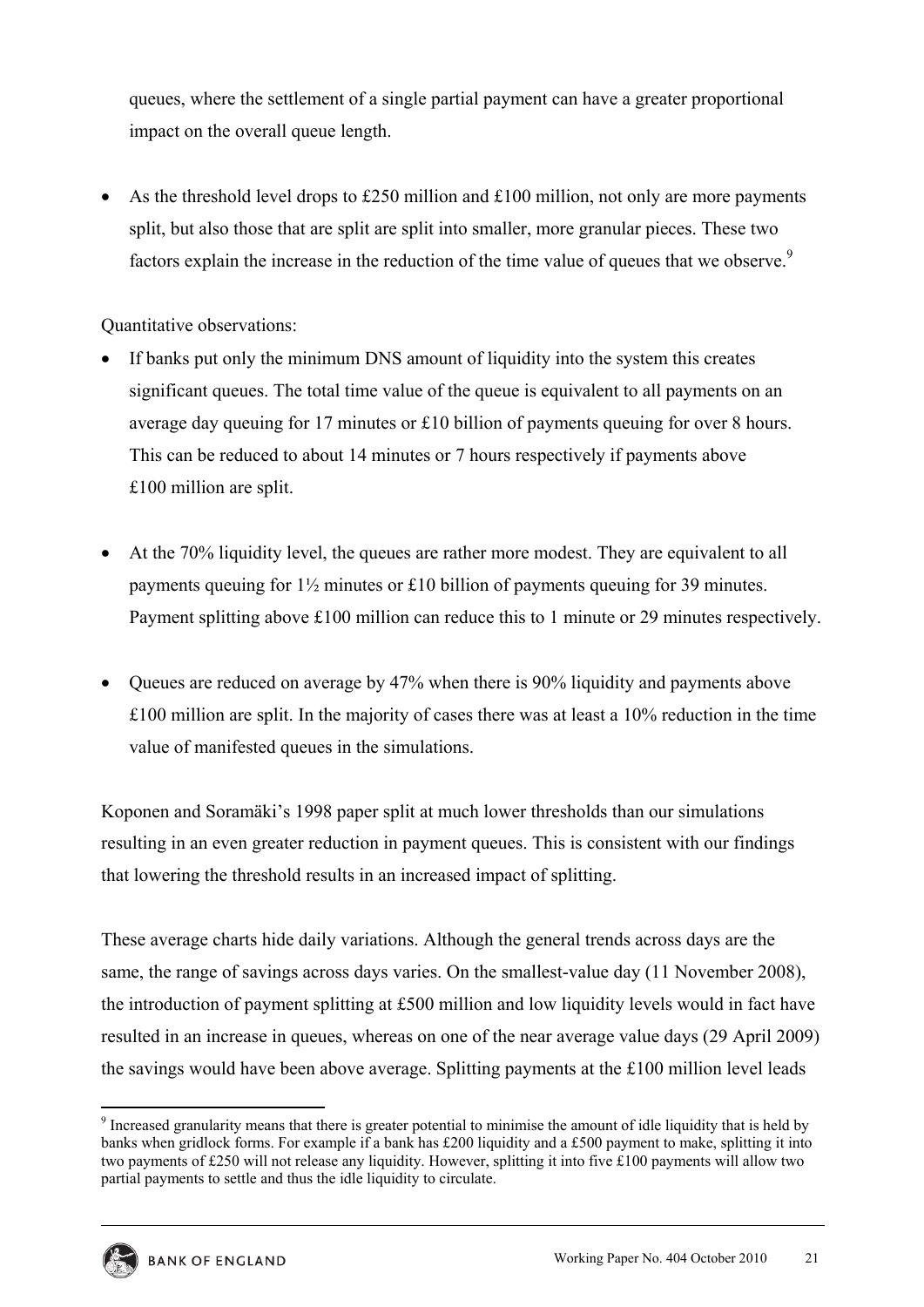to the most significant, and consistent savings. The table below shows the coefficient of variation of queues arising from split payments for each liquidity level and splitting threshold. If the standard deviation is high compared to the average value then it means that there is more volatility across days; if this ratio is lower then the series is less volatile.

| <b>Liquidity</b> <sup>(a)</sup> | £500 million split | £250 million split | £100 million split |
|---------------------------------|--------------------|--------------------|--------------------|
| $0\%$                           | 0.80               | 0.67               | 0.47               |
| 10%                             | 1.88               | 0.78               | 0.51               |
| 20%                             | 2.61               | 0.94               | 0.69               |
| 30%                             | 6.29               | 1.31               | 0.48               |
| 40%                             | 5.41               | 0.26               | 0.29               |
| 50%                             | 0.68               | 0.35               | 0.23               |
| 60%                             | 0.63               | 0.46               | 0.31               |
| 70%                             | 1.00               | 0.58               | 0.55               |
| 80%                             | 0.61               | 0.27               | 0.62               |
| 90%                             | 0.60               | 0.22               | 0.49               |
| Average                         | 2.05               | 0.58               | 0.46               |

**Table 4: Coefficient of variation of the time value of queues across days** 

 $^{(a)}$ Liquidity refers to the increase in liquidity above the DNS level. 0% refers to the DNS level and 100% would refer to the RTGS level.

This shows that splitting payments above £100 million yields relatively more consistent queue reductions compared to splitting at the other levels.

Overall these results suggest that there is considerable potential for payment splitting to help reduce liquidity requirements without materially delaying the settlement of payments. It is not, however, a panacea. It is possible, in certain circumstances, for payment splitting to introduce queues, although this is rare (the annex provides a stylised example). The degree of reduction in queues increases as the threshold for splitting decreases and thus the number of payments eligible for splitting increases and the size of the consequent pieces is smaller. Compared to the average savings, splitting at a lower threshold results in less volatile savings and so is a more reliable approach. This is an intuitive result as the lower the threshold, the less liquidity there will be sitting idle on a bank's account. This leads us to conclude that in principle the optimal splitting threshold may be a single unit. However, as mentioned in the introduction in practice there would be a number of potentially material costs associated with such a threshold. A thorough investigation of these costs is beyond the scope of this paper.

## *4.2 Hypothesis II: reduction in liquidity needs*

Chart 4 shows liquidity reductions on each of the nine days that we simulated.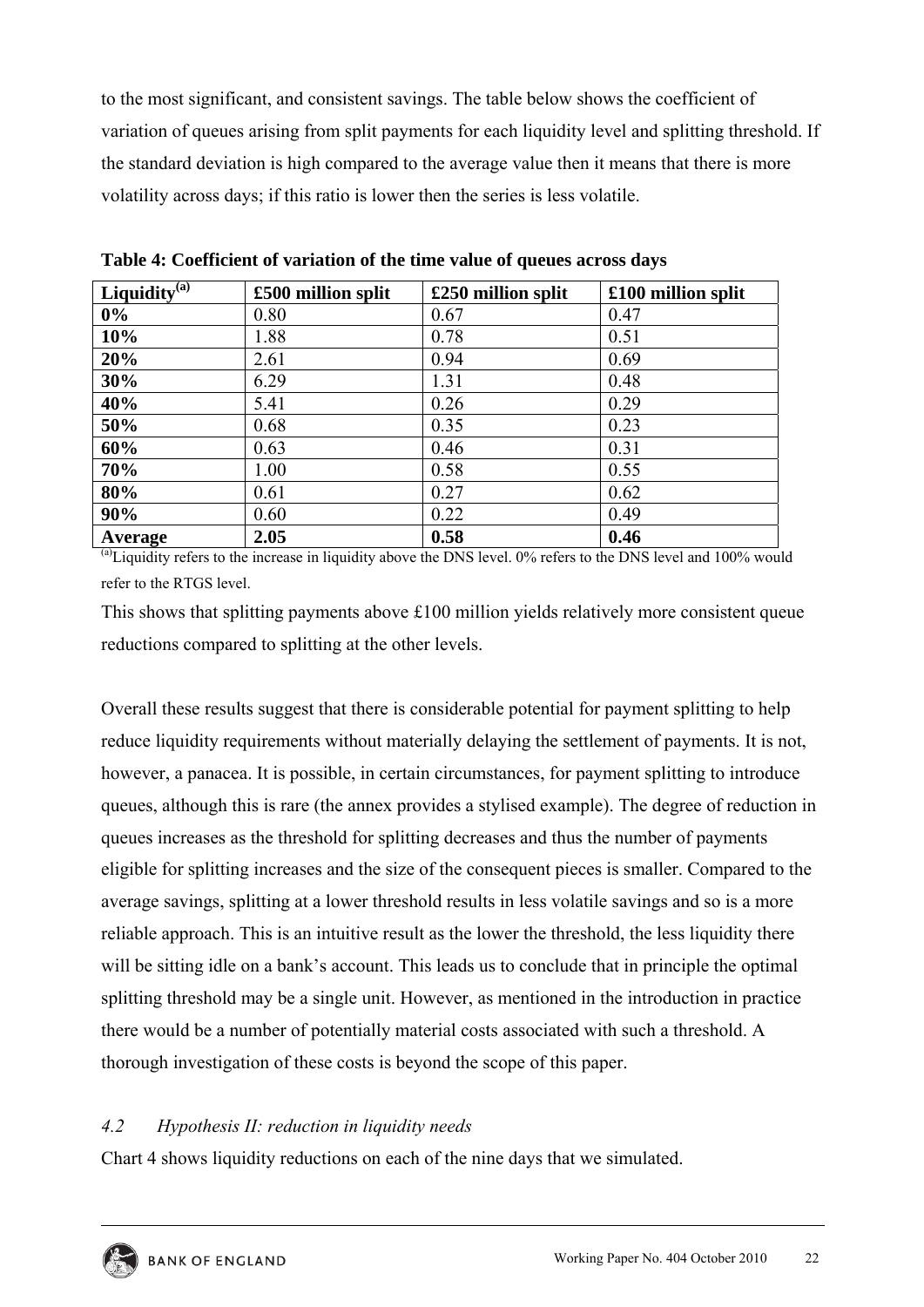

**Chart 4: Reduction in liquidity needs of CHAPS banks as a result of payment splitting** 

Chart 4 shows that there are modest, but not insignificant, reductions in liquidity that can be obtained by splitting payments. On average CHAPS requires over 5%, or £1.1 billion, less liquidity to settle all payments. On 21 May, all payments could have been settled with over £2 billion less liquidity than without payment splitting.

With the exception of 11 November 2008, which was the smallest day by value in the sample period from which the days in this analysis were drawn, every day that we simulated experienced a net saving in liquidity as a consequence of splitting payments. The general trend was that increasing the time interval between the settlement of each part of the split payment resulted in an increase in the liquidity saved, although the marginal increase declined as the time interval grew. This was due to the impact on the recipient bank: while most banks can absorb small delays in incoming payments without increasing their liquidity requirements substantially, as that delay increases the cost to the recipients starts to outweigh the benefit to the sender. On two of the nine days, spreading payments every 7 minutes instead of every 5 minutes resulted in a drop in the system-wide liquidity saving.

The benefits of payment splitting are not evenly spread across banks; there is a considerable degree of heterogeneity. While the majority of banks in our simulations benefit from splitting, some banks appear to be consistent losers. Banks that rely heavily on incoming payments to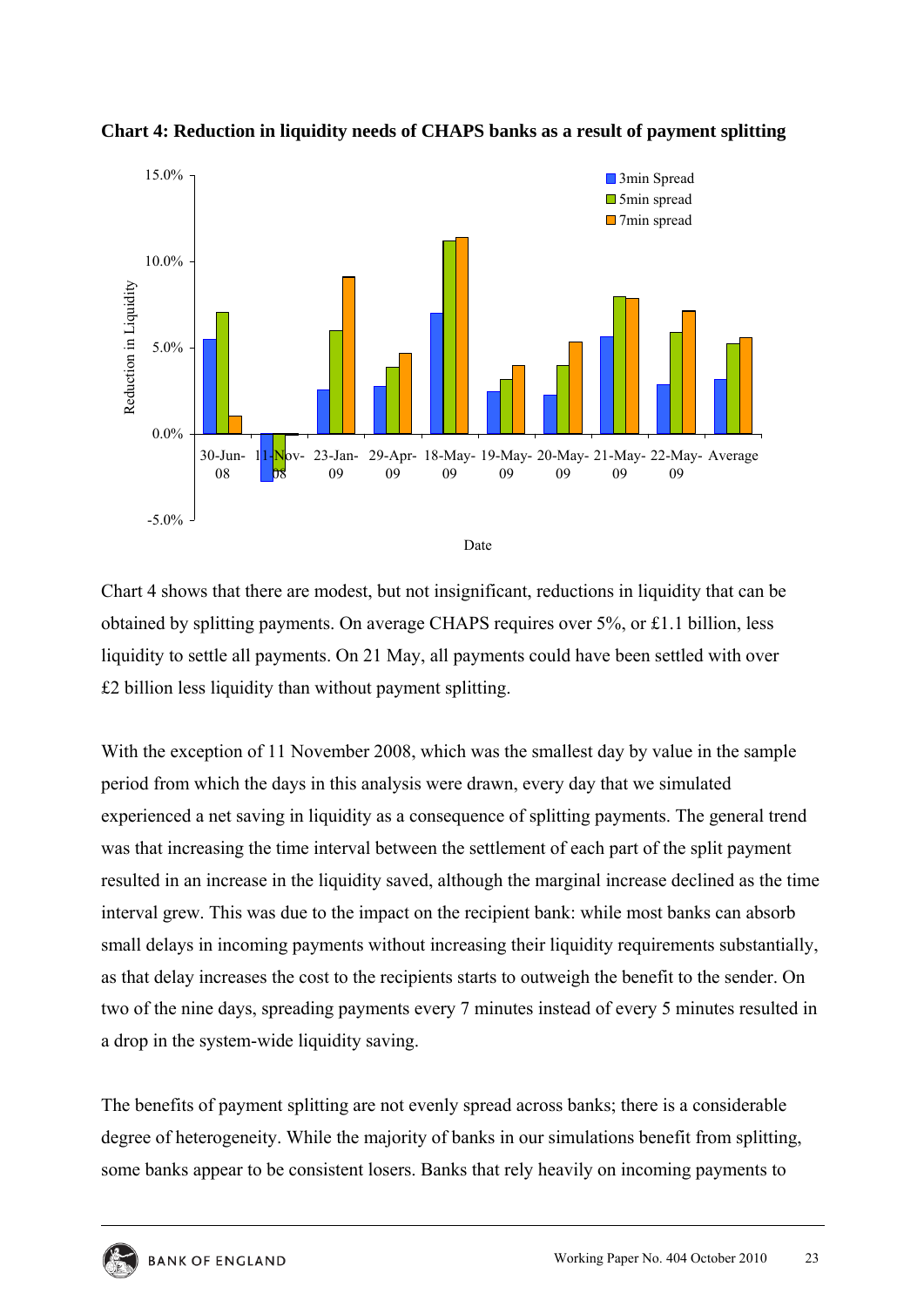fund their outgoing payments during the day are more vulnerable to a delay in incoming payments. If the simulation allowed them to change their behaviour (for instance, by delaying their outgoing payments in response) their liquidity requirements could remain unchanged. We might imagine that in reality such banks, which appear to be adopting a receipt reactive payment strategy, would adjust their behaviour to limit the impact of delayed incoming payments. Chart 5 shows that, while many banks stand to benefit (in some cases substantially) from payment splitting, this may be partly at the expense of others.





There was also considerable heterogeneity across different days. Chart 6 shows the maximum and minimum liquidity savings, in value terms, across the nine days simulated.

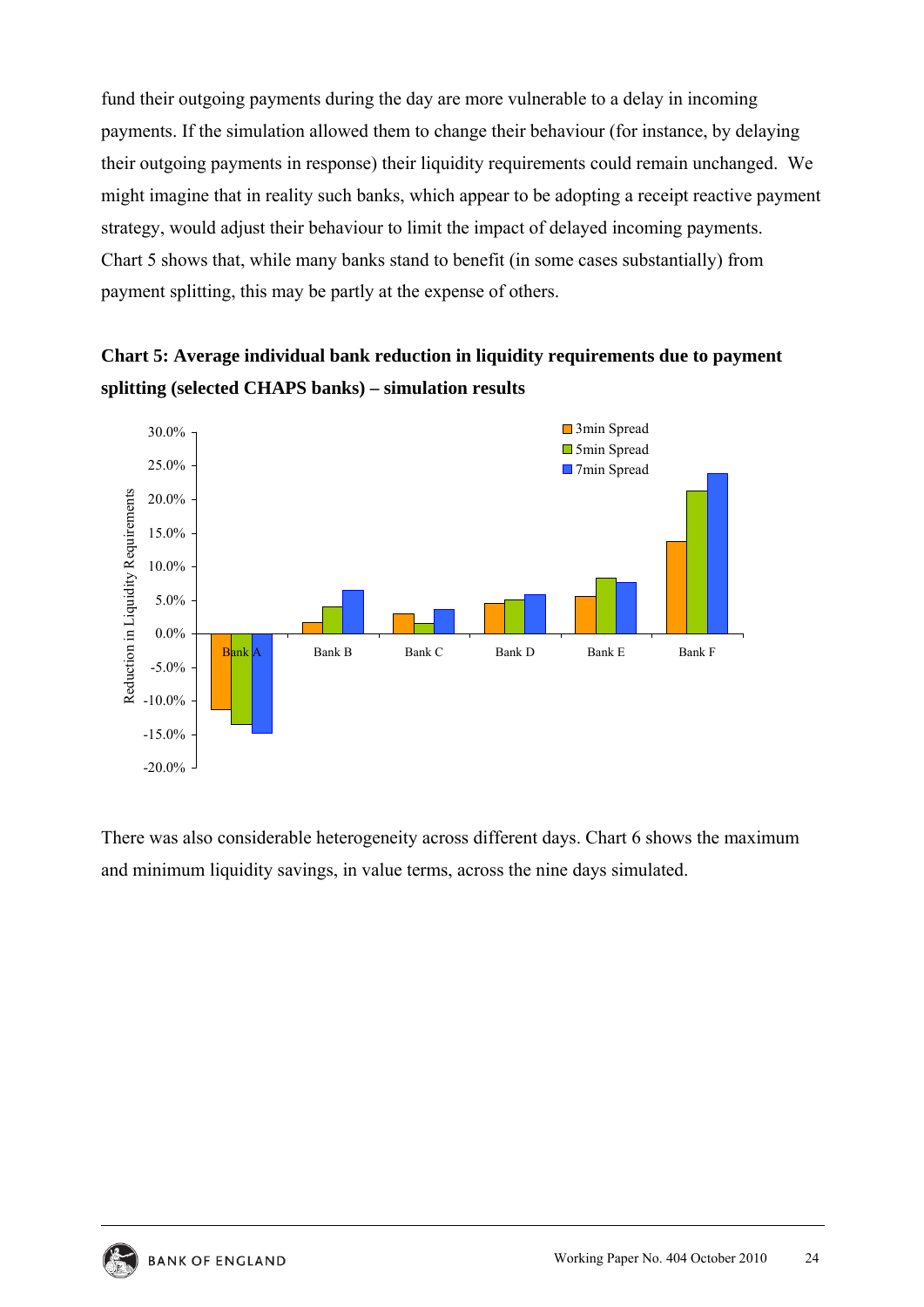



The majority of banks never suffered any increase in liquidity and in the worst case experienced no change in their liquidity requirements. And those banks that were most at risk of having their liquidity requirements increase also had the potential to achieve liquidity savings.

There is an inherent trade-off between settlement delay and liquidity saving. At the extreme all payments are delayed until the end of the day and the liquidity requirement is the minimum 'DNS requirement'. We have shown that payment splitting combined with the introduction of some delays can reduce liquidity needs. We would expect to observe the impact of the delays on overall settlement time in CHAPS payment throughput.

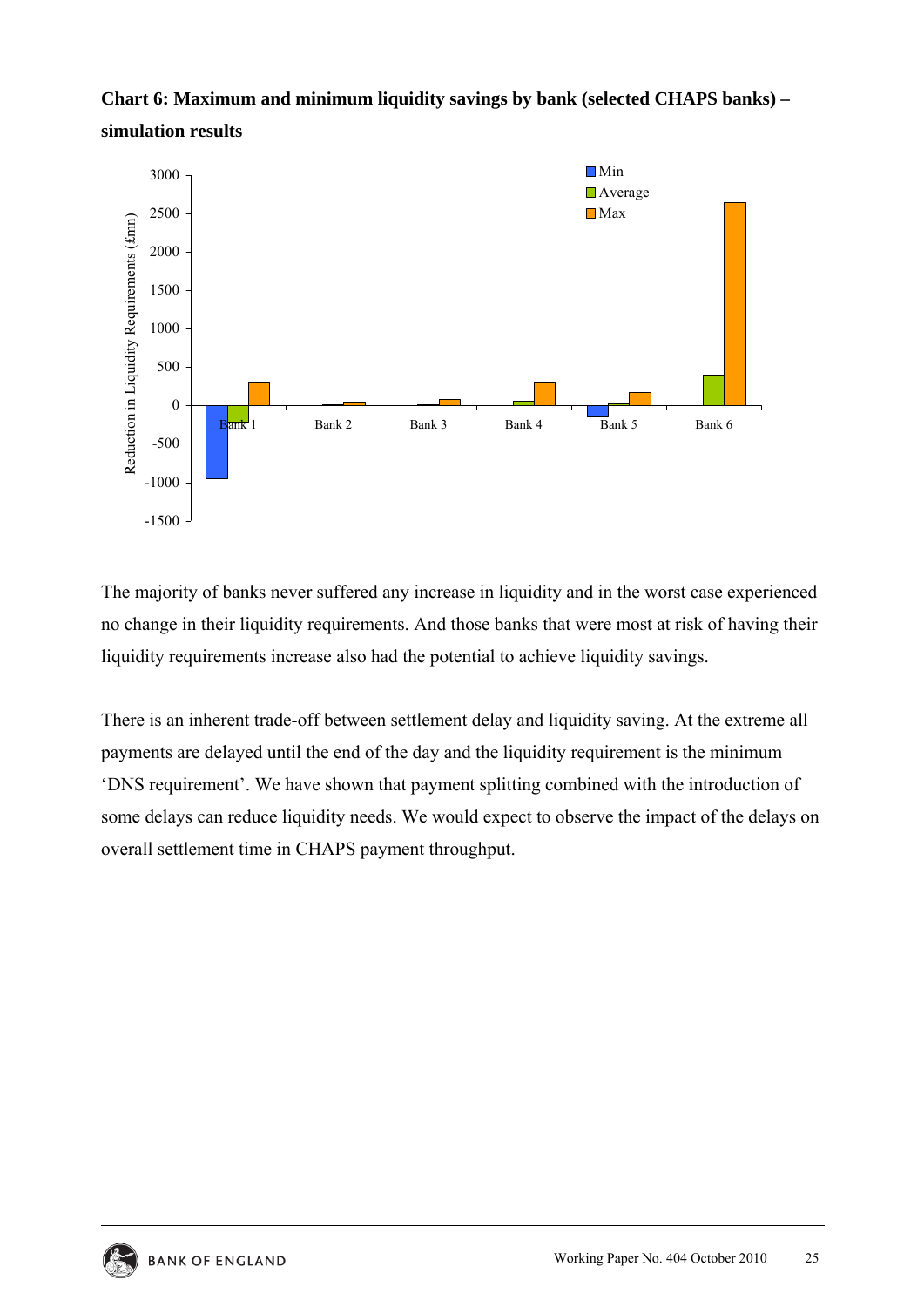

## **Chart 7: Average throughput with and without splitting**

Chart 7 shows the change in throughput due to payment splitting. By construction, the introduction of delays, as split payments are released piece by piece, results in a slight shift in average throughput. However, this effect is minimal. The black lines show one standard deviation of the normal variation in CHAPS payment throughput from 1 January 2008 to 13 May 2009. The delays introduced by this simulation are within a single standard deviation (and consistently by some margin) compared to the normal day-to-day variation in the timing of CHAPS banks' payments business. On average during the sample period chosen, 50% throughput was achieved at 12:06. One standard deviation difference in throughput comes 19 minutes either side of this. This compares to a 5-minute delay in the achievement of 50% throughput if payments are split and spread at 7-minute intervals. In short, payment splitting of this kind introduces delays that are well within normal variation of banks' payments business.

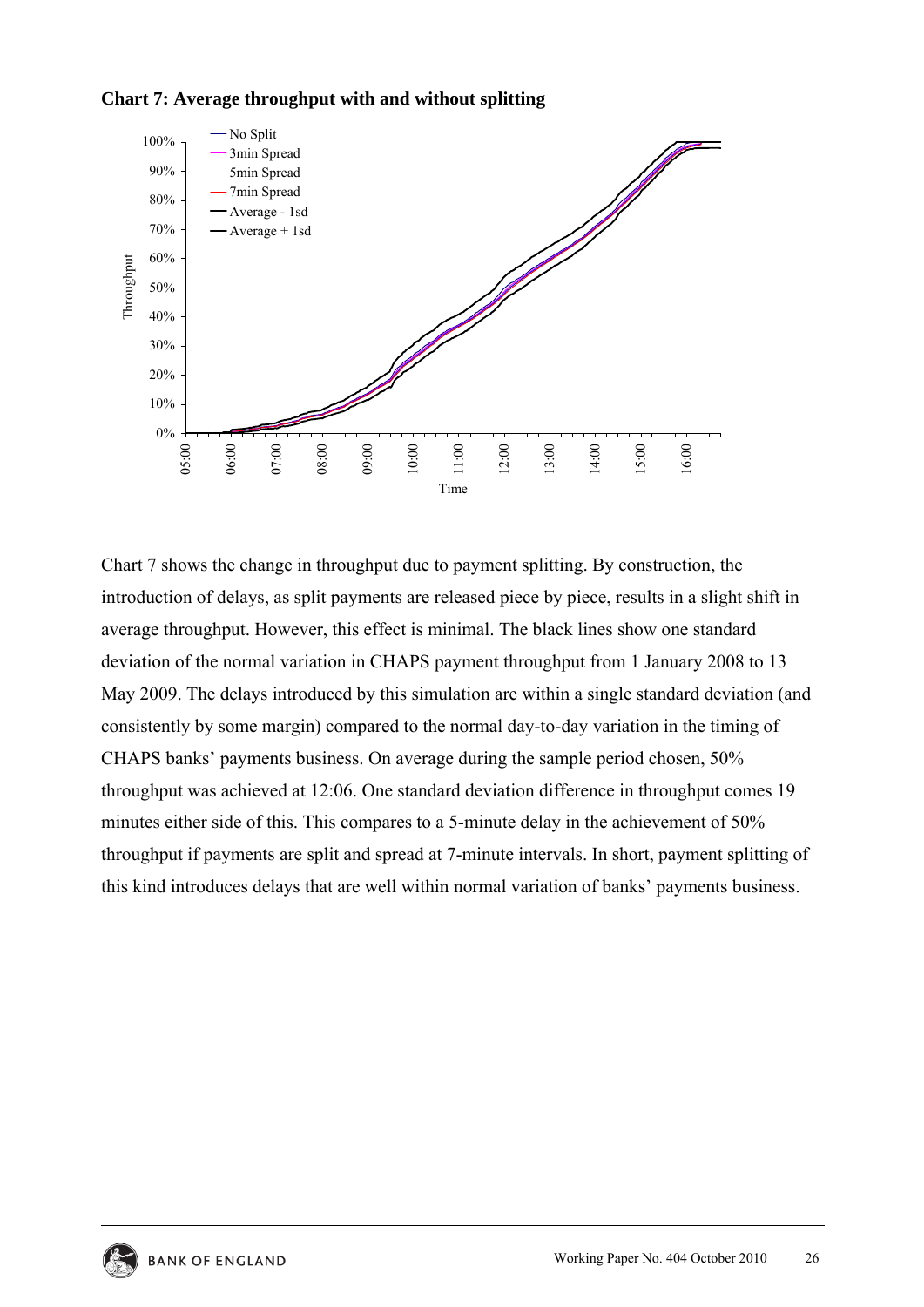## **5 Legal issues and settlement risk**

Payment splitting can present potential legal issues. If a payment is split, so that a portion of it is settled and then either the sending or receiving bank goes bankrupt prior to complete settlement, the question then arises; '*What is the legal status of the payment?'.* With its financial stability objective, a central bank would want to ensure that any legal risks arising from payment splitting would be appropriately managed. The degree to which legal issues (and hence risks) arise from payment splitting depends on the type of transaction that underlies the payment that is settled. What follows is a description of the legal risks which could arise. It does not represent a definitive judgement as to whether such risks could be fully mitigated.

There are two types of settlement risk relevant to payment splitting: principal risk and replacement cost risk. Principal risk is the risk that one party loses up to the full value of the trade if it satisfies its obligation but its counterparty does not. Replacement cost risk is the risk that the failure of a counterparty forces a bank to execute a replacement trade with a different counterparty, possible on less favourable terms.<sup>10</sup> The introduction of real-time and delivery versus payment settlement has all but eliminated principal risk from modern large-value payment and settlement systems. However, if a counterparty fails to fulfil obligations, then replacement cost risk remains.

Conceptually, payments fall broadly into three splitting categories: those where the underlying transaction is divisible, those where the underlying transaction is not divisible and those where there is no underlying transaction. Table 5 summarises the risk impact of payment splitting on each transaction type.

<sup>1</sup> <sup>10</sup> See Bank of England (2005) for further explanation.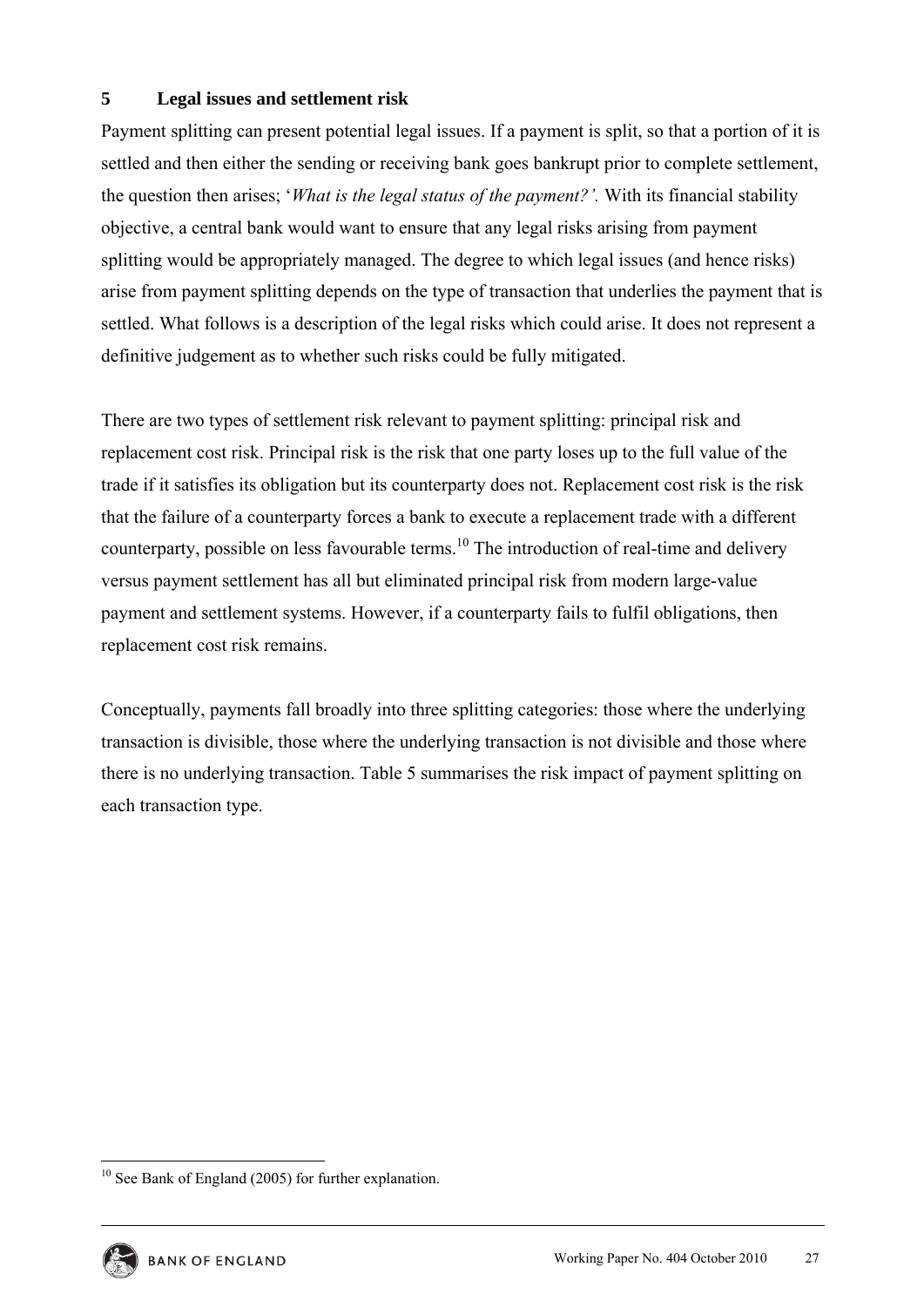| Table 5: Risks related to splitting different types of transactions |  |  |
|---------------------------------------------------------------------|--|--|
|---------------------------------------------------------------------|--|--|

| <b>Underlying</b><br>transaction                                      | Example <sup>(a)</sup>                                              | <b>Risk implications of partial settlement</b>                                                        |                                                                                                              |  |
|-----------------------------------------------------------------------|---------------------------------------------------------------------|-------------------------------------------------------------------------------------------------------|--------------------------------------------------------------------------------------------------------------|--|
|                                                                       |                                                                     | Principal risk                                                                                        | Replacement cost risk                                                                                        |  |
| Divisible<br>(ie underlying)<br>transaction can<br>be split).         | Securities<br>purchase, foreign<br>exchange trade.                  | None, provided that<br>supporting legal<br>documentation is tight.                                    | If payment splitting<br>encourages earlier<br>settlement, then<br>replacement cost risk<br>could be reduced. |  |
| Indivisible<br>(ie underlying)<br>transaction<br>cannot be<br>split). | <b>Business</b><br>purchase,<br>commercial<br>property<br>purchase. | Would create principal<br>risk (since partial)<br>payment would need to<br>be returned).              | No implications.                                                                                             |  |
| None (ie no<br>underlying<br>transaction to<br>split).                | Repayment of<br>unsecured loan.                                     | If payment splitting<br>encourages earlier<br>settlement, then<br>principal risk could be<br>reduced. | None.                                                                                                        |  |

<sup>(a)</sup> While these examples serve to illustrate our distinction between transaction types, we acknowledge that the 'splittability' of the underlying transaction may not be as straightforward as presented. For example a securities dealer may not be prepared to make a trade whereby there was a chance, however small, that only part of that deal would be settled.

In the first category, where the underlying transaction is divisible, for example the purchase of securities, then the legal documentation underpinning the split payment could also require the securities transfer to be split (in the event of default) to reflect the split in the payment. In this case the principal amount would not be at risk, though there would remain replacement cost risk for the remainder of the outstanding transaction (though less than would have been the case if, under no splitting, the transaction had not settled at all at the time of default). CLS transactions are an example of this. As CLS either settles both sides of related foreign exchange transactions or neither, there is never any principal risk. If a CLS participant becomes insolvent having settled part of a split transaction and not the remainder, its counterparty is exposed to the market risk in replacing the remainder of the trade. CLS ensures that bilateral arrangements exist between the two counterparties of a particular split currency transaction. Specifically, they expect that the issue of partial settlement is written into the ISDA or IFEMA $^{11}$  agreements that bilaterally provide the terms and conditions that dictate the transaction. In SIC the decision to

<sup>&</sup>lt;sup>11</sup> International Swaps and Derivatives Association (ISDA) agreements and International Foreign Exchange Master Agreements (IFEMA) are standardised contracts that detail the terms and conditions of the trade. This includes the consequences of default or *force majeure*.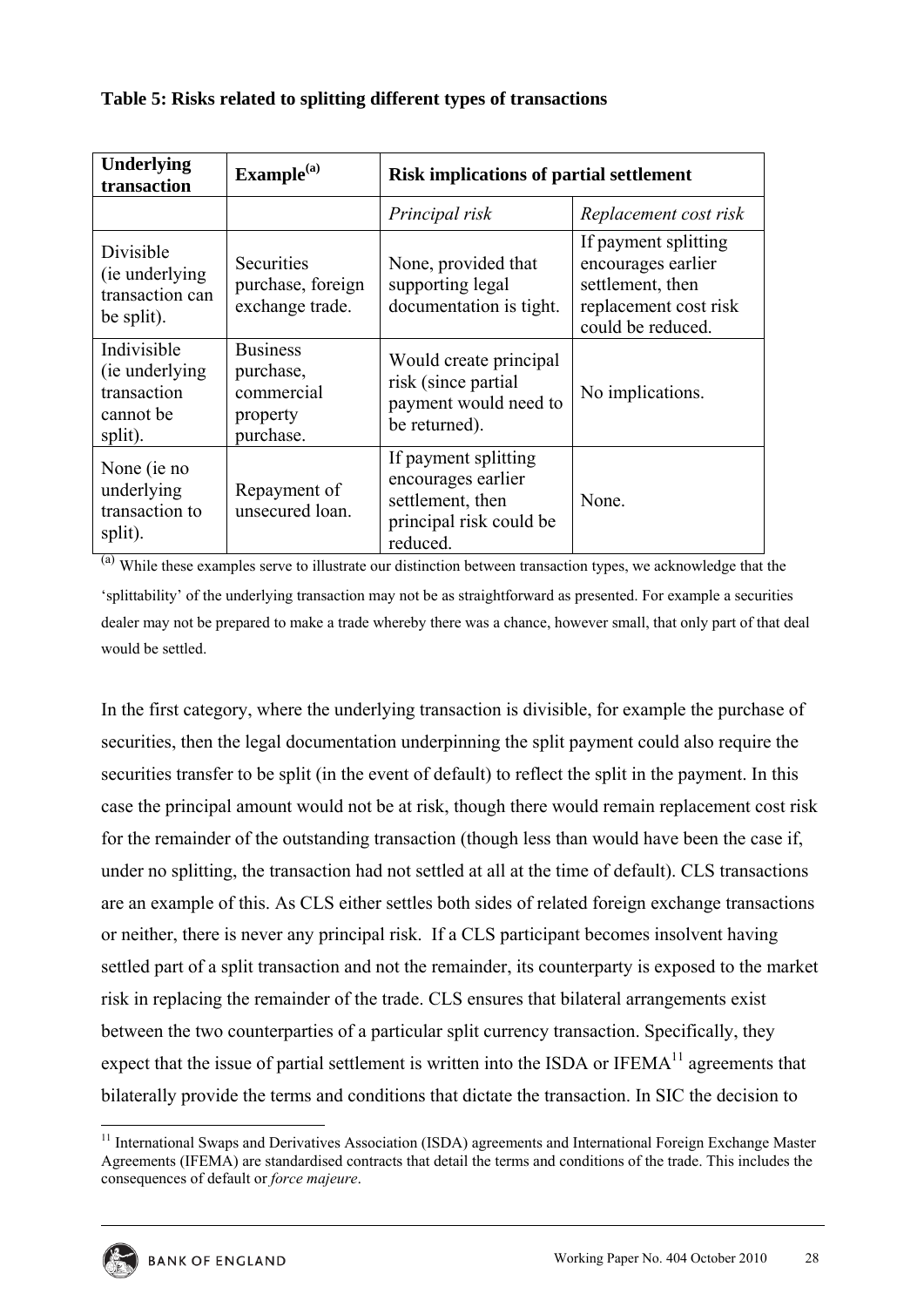split is left at a bank level. This means that responsibility for ensuring that all parties are clear about what should happen in the event of partial completion of payment is left to the banks themselves.

In the second case, a payment has an underlying transaction that is not suitable for splitting. This is where the issue of the legal status of a partial payment is particularly pertinent. Each 'partial payment' may in itself be recognised as a unique transfer order and thus (in the EU) be subject to EU Directive 98/26/EC on settlement finality in payment and securities settlement systems (known as the Settlement Finality Directive). This ensures that, once final, payments are irrevocable. However, where a partial payment does not fully discharge underlying contractual obligations, this creates legal uncertainty. In turn, the recipient might either ring-fence those funds that it has received until the whole payment has settled, thereby not benefiting from the liquidity saving; or use those funds, while exposing itself to the risk that the sender goes into default and the part payment is revoked, thereby forgoing the credit risk advantages of an RTGS system. To avoid these risks, system rules might need to be introduced that prohibited the use of payment splitting in relation to payments whose underlying transaction are indivisible. Were a system to consider implementing payment splitting, further thought would need to be given to whether this was feasible, and whether it could fully mitigate the legal risks.

The third category of payments are those which do not have an underlying transaction, for example the repayment of an unsecured overnight loan. In CHAPS, these payments are typically for very large values (cf, Millard and Polenghi (2004)), the payment order is known at the beginning of the day and, although there is a market convention that repayment should occur the following morning, the time of settlement is, in practice, relatively flexible. In this case, in as much as payment splitting may encourage early submission of payments, there could even be a reduction in credit risk as a result of payment splitting. Specifically, if a bank makes a partial repayment of funds earlier than it would have done without payment splitting there is a reduction in the credit exposure between the lender and borrower. In the event of default, the lender has received partial repayment of the loan which is a better outcome than joining the unsecured creditors for the full amount. However, before any system adopted payment splitting, proper consideration would need to be given to the legal status of the unpaid portion.

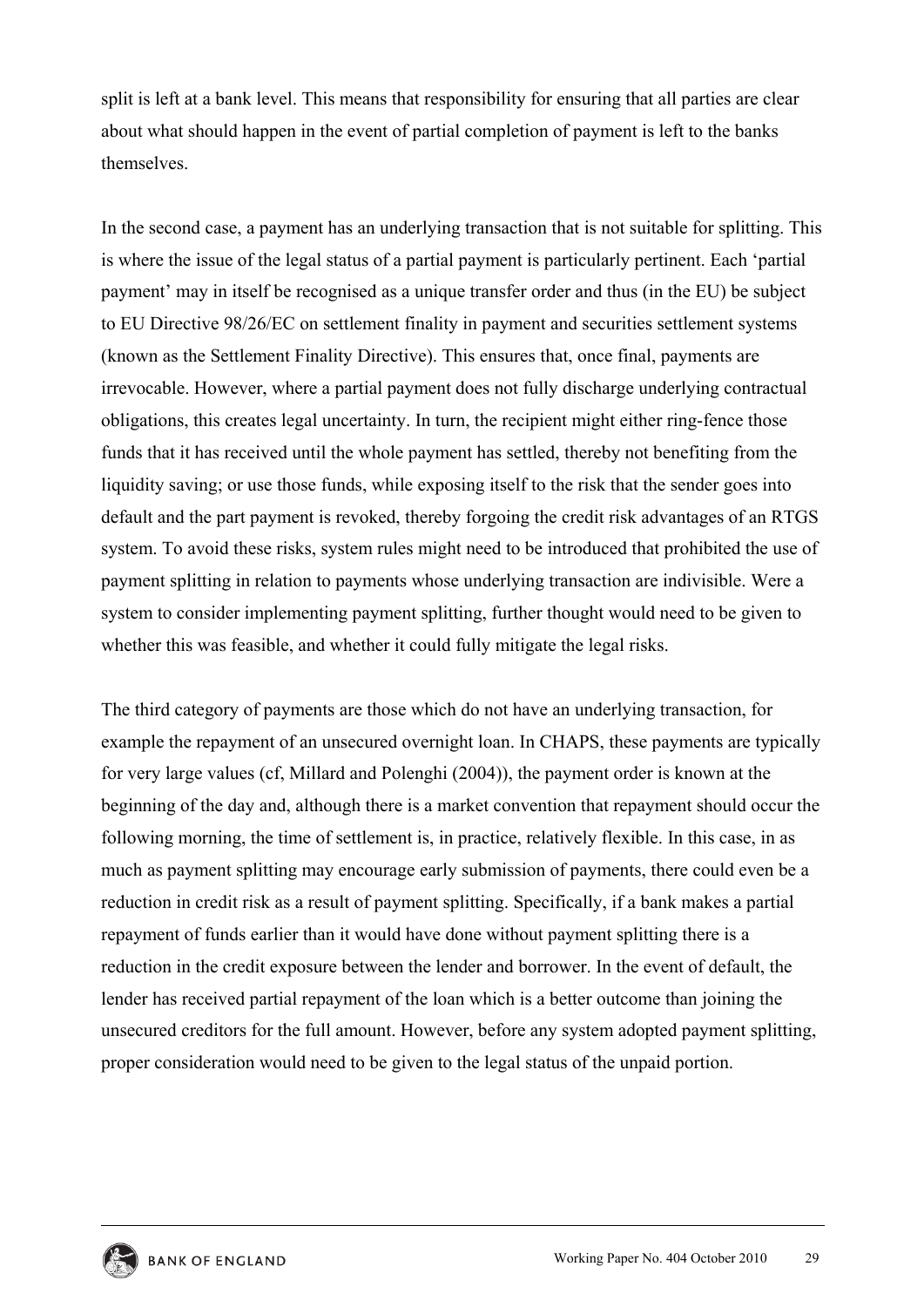## **6 Conclusions**

This paper does not attempt to make the case for payment splitting to be introduced into any particular payment system. Rather, it contributes to the growing literature on mechanisms for making RTGS payment systems more liquidity efficient, highlighting the potential benefits along with areas that would require further consideration.

Payment splitting has the potential to reduce the liquidity requirements of an RTGS system. The lower the threshold for splitting, the greater the potential benefit, as payment splitting not only directly reduces any payment queue when a part payment is settled but also, in the process, releases idle liquidity which may be used to settle further payments sooner than would otherwise be the case. When combined with an offsetting algorithm applied, say, to a non-urgent payments stream (in which queues could be expected to be commonplace), payment splitting may help to ensure that payments are offset more efficiently, further reducing liquidity needs and the amount of time that large payments queue. By making offsetting more efficient, payment splitting is likely to lead to liquidity savings over and above those of a stand-alone offsetting algorithm. This is because the most difficult payments to offset are likely to be the largest-value payments, those which are most suitable for splitting. This would need to be demonstrated via an extension of this study.

The results presented in this paper suggest there is no Pareto improvement in liquidity requirements. That is, while most banks benefit, some banks may not. This result may reflect the static assumptions of bank behaviour that this type of simulation employs. We acknowledge that our methodology is an artificial construct to see what the effect of payment splitting could be in the absence of other LSMs and behavioural changes. It is entirely possible that a bank which receives a part payment would change its behaviour to send a part payment sooner in return. This would result in a further reduction in liquidity usage.

Although payment splitting is practised in a few systems, notably CLS, there remains the question of the legal status of partial payments. Bilateral agreements between counterparties and between settlement banks and their customers could provide a solution; so too might system changes to control any residual risk that payment splitting creates. Where payment splitting encourages earlier settlement of payments, then for some payments, such as the repayment of unsecured interbank loans, such earlier settlement would serve to reduce the credit risk that banks are exposed to.

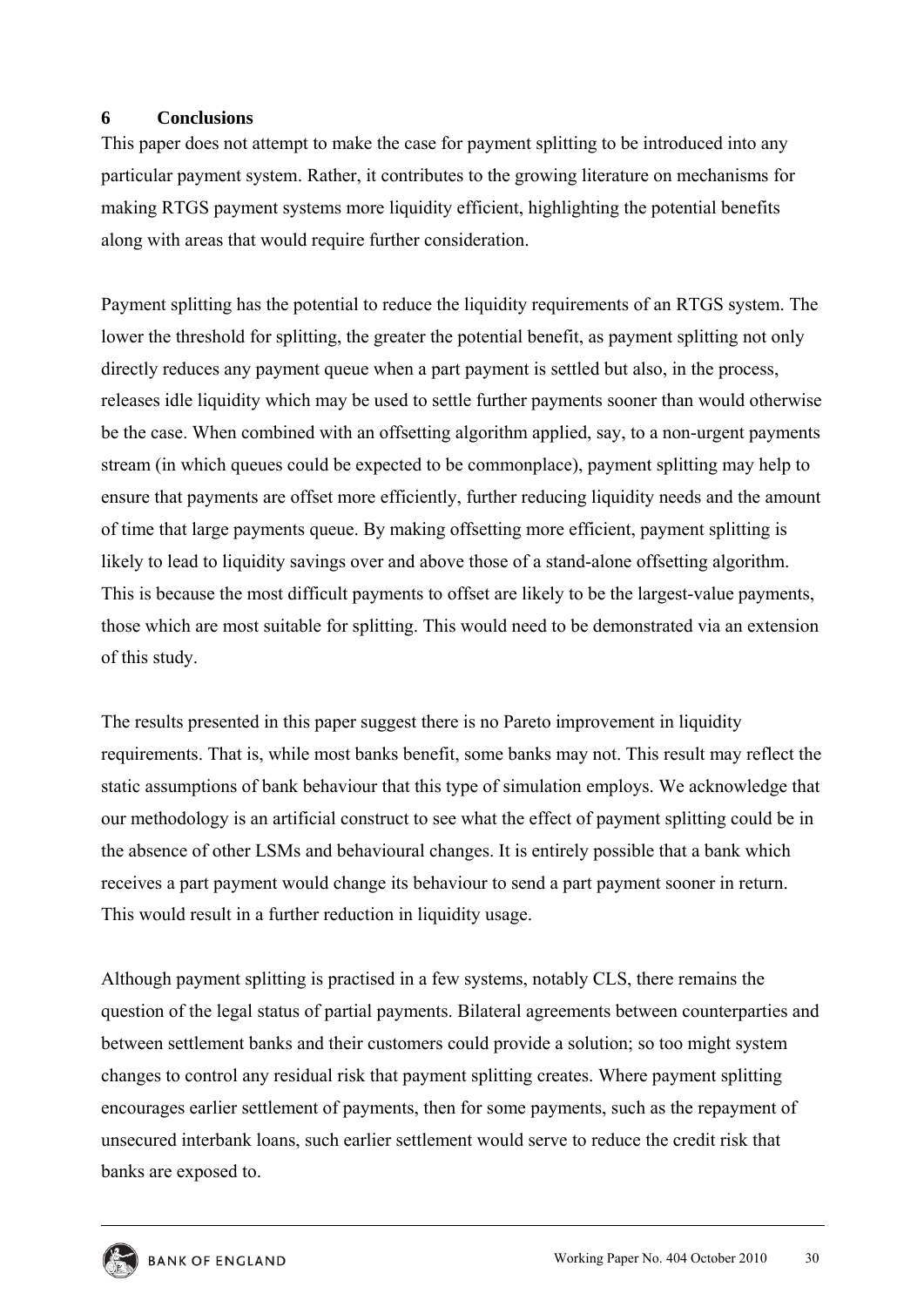Furthermore, while we have anecdotal evidence that some banks in the United Kingdom already split payments internally to aid their liquidity management, it has been noted by others that there are concerns about the reconciliation of parts of a split payment that make splitting unattractive. This could be remedied by a centralised system that tracks and 'reassembles' split payments.

There is a careful balance to be struck between the system-wide benefits and cost to individual banks; between timely settlement and liquidity saving; and between benefit to the sender and cost to the receiver of the delay in sending/receiving the full value of a payment. In addition, there are some payment types that are not suitable for splitting from a legal/risk perspective. But structured correctly, and subject to a more detailed consideration of the question of legal risk, payment splitting could in principle reduce the overall liquidity required to settle payments in real time, with an insignificant effect on the timing of settlement. Indeed, once behavioural changes were allowed for, payment splitting may lead to earlier settlement of large-value payments resulting in a reduction of operational risk and facilitating banks' liquidity management. Given that, in practice, payment splitting would probably best be applied in conjunction with another liquidity-saving mechanism, such as an offsetting algorithm, an extension to this study could be to look at the extent of liquidity savings when the two approaches are combined.

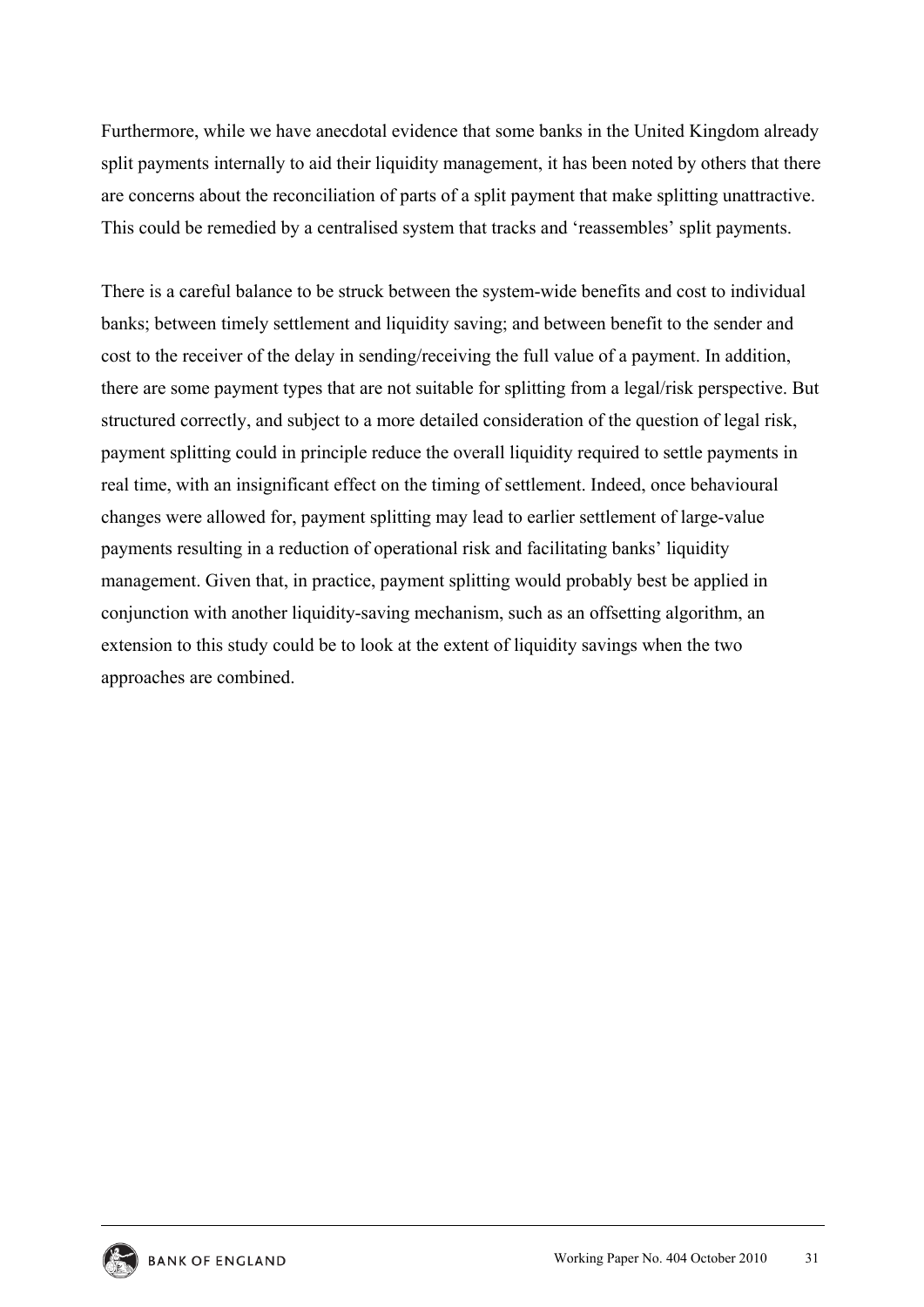#### **Annex How can payment splitting result in increased queuing?**

While rare, it is not impossible that payment splitting causes payment queues to *increase*. In our simulations, at the 30% liquidity level splitting payments above £500 million resulted in such an increase. The following stylised example illustrates how this can happen:

Bank A has to make two payments. The first is for a value of 150 units and is submitted for settlement in period 1; the second is 100 units and is submitted for settlement in period 2. It starts the day with 120 units of liquidity. In period 6 the bank receives a payment of 130 and is able to settle all its payments.

Without payment splitting:

|          | Liquidity | Payment due | Settled?       | Queue    |
|----------|-----------|-------------|----------------|----------|
| Period 1 | 120       | 150         | N <sub>0</sub> | 150      |
| Period 2 | 120       | 100         | Yes            | 150      |
|          |           | 150         | N <sub>0</sub> |          |
| Period 3 | 20        | 150         | N <sub>o</sub> | 150      |
| Period 4 | 20        | 150         | N <sub>0</sub> | 150      |
| Period 5 | 20        | 150         | N <sub>0</sub> | 150      |
| Period 6 | 150       | 150         | Yes            | $\theta$ |

In this case the 150 unit payment cannot be settled until period 6. This results in a total time value of the queue of **750** units.

With payment splitting (payments over 100 units are split into equal-sized pieces each less than or equal to 100 units):

|          | Liquidity | Payment due | Settled?       | Queue          |
|----------|-----------|-------------|----------------|----------------|
| Period 1 | 120       | 75          | Yes            | 75             |
|          |           | 75          | N <sub>o</sub> |                |
| Period 2 | 45        | 100         | N <sub>o</sub> | 175            |
|          |           | 75          | N <sub>o</sub> |                |
| Period 3 | 45        | 100         | N <sub>o</sub> | 175            |
|          |           | 75          | N <sub>o</sub> |                |
| Period 4 | 45        | 100         | N <sub>o</sub> | 175            |
|          |           | 75          | N <sub>o</sub> |                |
| Period 5 | 45        | 100         | N <sub>o</sub> | 175            |
|          |           | 75          | N <sub>o</sub> |                |
| Period 6 | 175       | 100         | Yes            | $\overline{0}$ |
|          |           | 75          | Yes            |                |

In this case the 75 unit part payment and the 100 unit payment cannot be settled until period 6. This results in a total time value of the queue of **775** units. Payment splitting has, in this case, increased queuing.

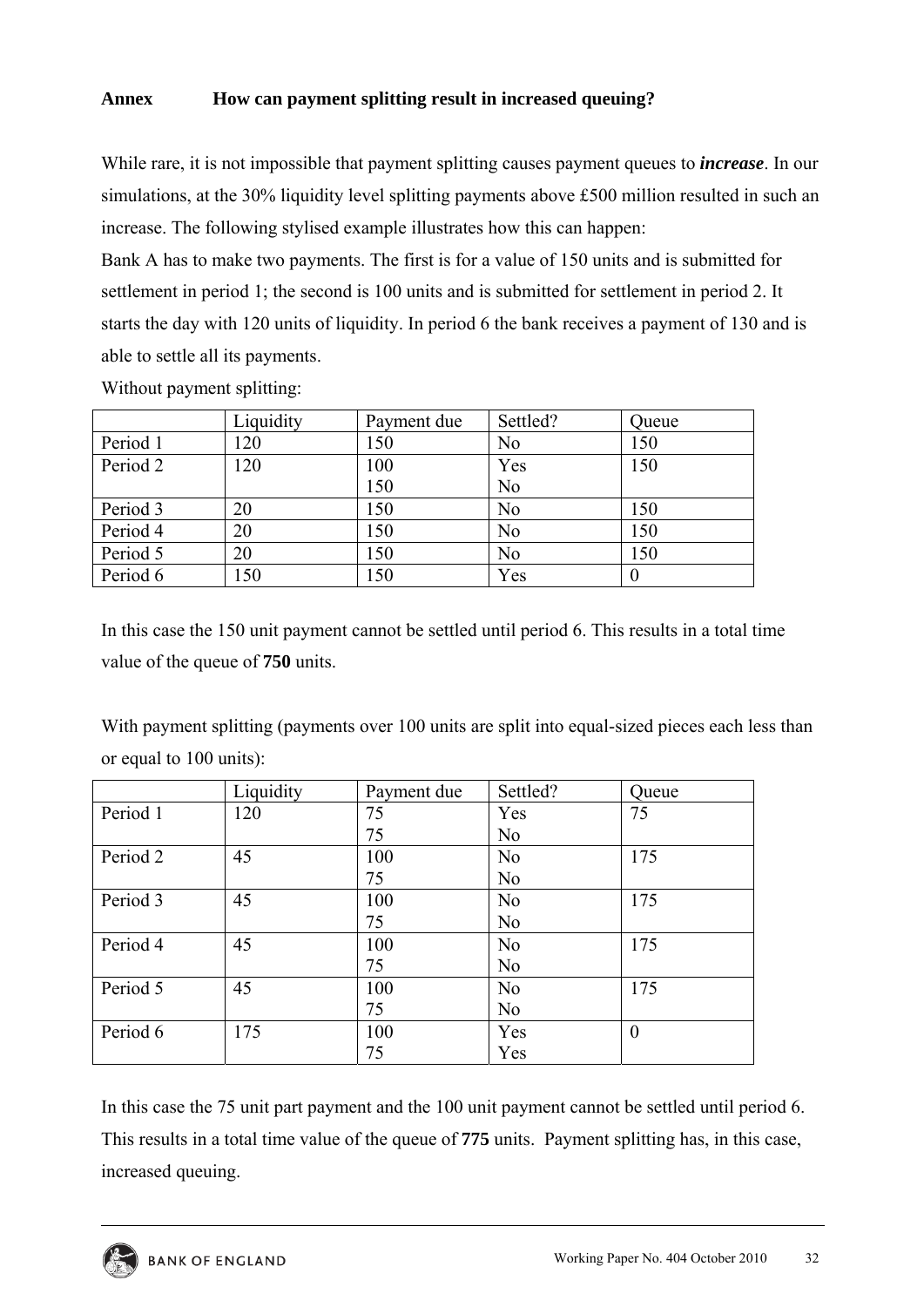## **References**

**Angelini, P (1998)**, 'An analysis of competitive externalities in gross settlement systems', *Journal of Banking and Finance,* Vol. 22, Issue 1.

**Bank for International Settlements (2005),** 'New developments in large-value payment systems', *Committee on Payment and Settlement Systems, Publications No. 67.* 

**Bank of England (2005),** *Payment Systems Oversight Report 2004*, January*.* 

**Bank of England (2009),** *Payment Systems Oversight Report 2008*, April*.* 

**Bank of Japan (2006),** *Japan's Next-Generation RTGS,* October.

**Becher, C, Galbiati, M and Tudela, M (2008),** 'The timing and funding of CHAPS Sterling payments', *Federal Reserve Bank of New York Economic Policy Review,* September*,* pages 113-33*.* 

**Bedford, P, Millard, S and Yang, J (2004),** 'Assessing operational risk in CHAPS Sterling: a simulation approach', *Bank of England Financial Stability Review,* June*,* pages 135-43*.*

**Beyeler, W, Glass, R, Bech, M and Soramäki, K (2007)**, 'Congestion and cascades in payments systems', *Physica A: Statistical Mechanics and Its Applications,* Vol. 384, No. 2, October.

**Jackson, J and Ercevik, K (2009), 'Simulating the impact of hybrid design on the efficiency of** large-value payment systems', in Leinonen, H (ed), *Simulation analyses and stress testing of payment networks: proceedings from the Bank of Finland Payment and Settlement System Seminars 2007-2008,* pages 189-228*.* 

**Japanese Dealers Association (2004),** *The Japanese Government Securities Guidelines for Real Time Gross Settlement*, January.